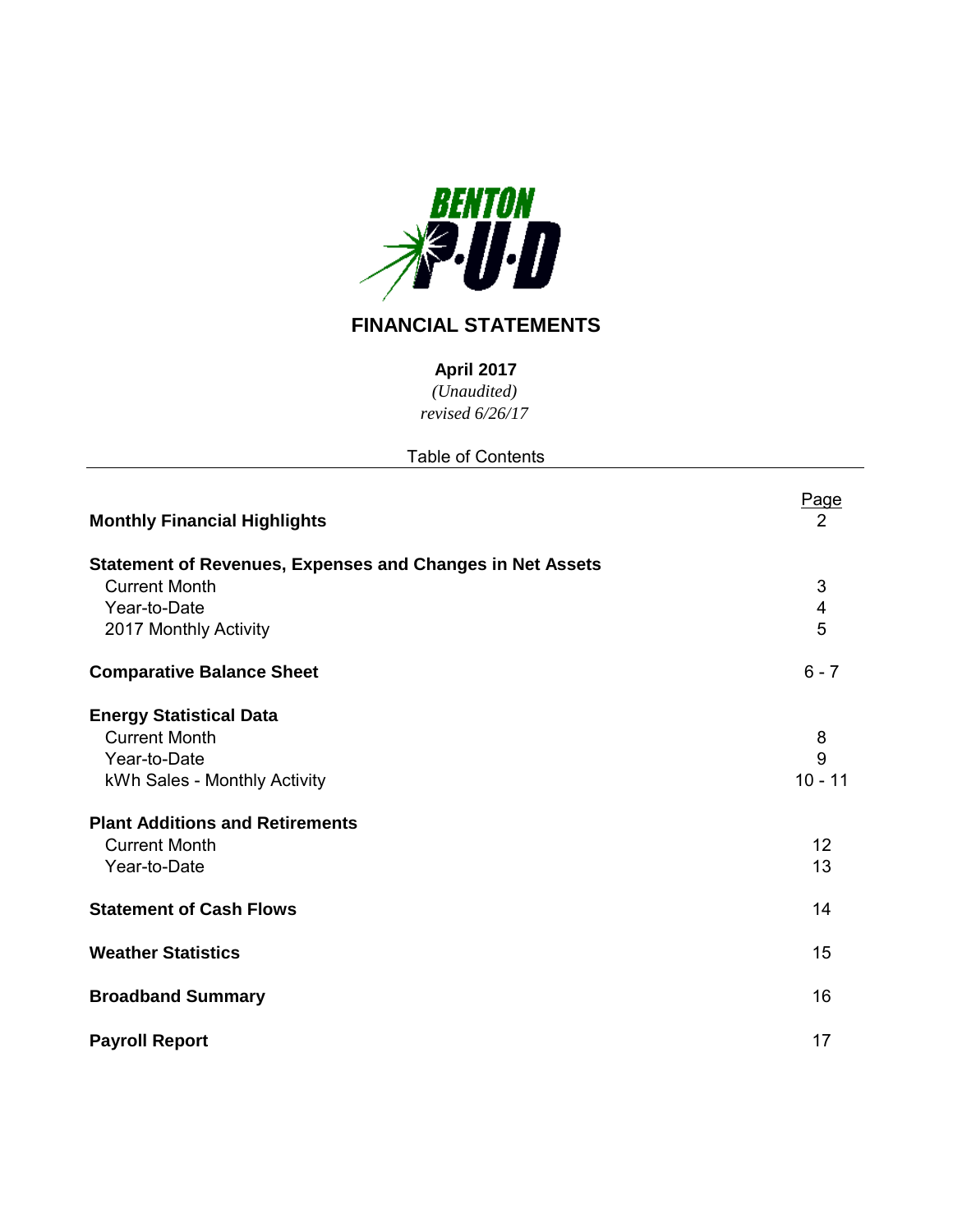

## *Financial Highlights April 2017*

 *Issue date: 5/22/17*

Financial highlights for the month of April:

District operations resulted in a decrease in net assets of \$1.3M for the month.

 $\triangleright$  The average temperature of 52.0° was 1.4° below normal. Heating degree days were 9% above the 14 year average.

 $\triangleright$  Total retail kWh billed during April was 17% below last year.<br>  $\triangleright$  Net power supply costs were \$6.6M for the month with energently Net power supply costs were \$6.6M for the month with energy sales for resale of \$1.0M and an average price of \$11 per MWh.<br>> April's non-power operating costs of \$1.7 million before taxes and depreciation were 3% above la

April's non-power operating costs of \$1.7 million before taxes and depreciation were 3% above last year.

 $\triangleright$  Net capital expenditures were \$1.4M for the month.

|                               |          | (in thousands of dollars) |            |           |         |            |       |         |            |         |            |            |                  |               |                         |
|-------------------------------|----------|---------------------------|------------|-----------|---------|------------|-------|---------|------------|---------|------------|------------|------------------|---------------|-------------------------|
| <b>Change in Net Position</b> | Jan      | <b>Feb</b>                | <b>Mar</b> | Apr       | May     | <b>Jun</b> | Jul   | Aug     | <b>Sep</b> | Oct     | <b>Nov</b> | <b>Dec</b> | <b>Total YTD</b> | <b>Budget</b> | 2017<br><b>Forecast</b> |
| Actual                        | \$2,016  | \$709                     | (S131)     | (S1,268)  |         |            |       |         |            |         |            |            | \$1,326          |               | \$6,300                 |
| Budget                        | \$729    | (\$792)                   | (\$1,977)  | (\$1,596) |         |            |       |         |            |         |            |            | ( \$3,637)       | \$1,983       |                         |
|                               |          |                           |            |           |         |            |       |         |            |         |            |            |                  |               |                         |
| <b>Net Margin</b>             | Jan      | Feb                       | Mar        | Apr       | May     | Jun        | Jul   | Aug     | Sep        | Oct     | Nov        | <b>Dec</b> | <b>Total</b>     | <b>Budget</b> | Forecast                |
| <b>Retail Revenues</b>        | \$12,877 | \$10,163                  | \$7,899    | \$8,297   |         |            |       |         |            |         |            |            | \$39,236         | \$122,676     | \$124,911               |
| Less: Net Power Costs         | (7, 775) | (6, 567)                  | (5,320)    | (6,634)   |         |            |       |         |            |         |            |            | (26, 291)        | (80, 796)     | (79, 905)               |
| Net Margin                    | \$5,102  | \$3,596                   | \$2,579    | \$1,663   | \$0     | \$0        | \$0   | \$0     | \$0        | \$0     | \$0        | \$0        | \$12,945         | \$41,880      | \$45,006                |
|                               |          |                           |            |           |         |            |       |         |            |         |            |            |                  |               |                         |
| <b>Net Capital Costs</b>      | Jan      | Feb                       | <b>Mar</b> | Apr       | May     | Jun        | Jul   | Aug     | <b>Sep</b> | Oct     | <b>Nov</b> | <b>Dec</b> | <b>Total</b>     | <b>Budget</b> |                         |
| Capital Expenditures          | \$766    | \$1,001                   | \$1,759    | \$1,405   |         |            |       |         |            |         |            |            | \$4,930          | \$15,041      |                         |
| Less: Capital Contributions   | (29)     | (11)                      | (36)       | (45)      |         |            |       |         |            |         |            |            | (120)            | (1,057)       |                         |
| <b>Net Capital Costs</b>      | \$737    | \$990                     | \$1,722    | \$1,360   | \$0     | \$0        | \$0   | \$0     | \$0        | \$0     | \$0        | \$0        | \$4,810          | \$13,984      |                         |
| Net Capital Budget            | \$1,065  | \$944                     | \$1,486    | \$942     | \$1,139 | \$1,100    | \$959 | \$1,236 | \$1,209    | \$1,034 | \$1,442    | \$1,427    | \$13,984         |               |                         |
|                               |          |                           |            |           |         |            |       |         |            |         |            |            |                  |               |                         |

|                              |     |     |            |     |     |     |     |     |     |     |     |     | YTD     |               |  |
|------------------------------|-----|-----|------------|-----|-----|-----|-----|-----|-----|-----|-----|-----|---------|---------------|--|
| <b>Load Statistics</b>       | Jan | Feb | <b>Mar</b> | Apr | May | Jun | Jul | Aug | Sep | Oct | Nov | Dec | Average | <b>Budget</b> |  |
| Retail Sales (Billed)<br>aMW | 228 | 221 | 169        | 161 |     |     |     |     |     |     |     |     | 195     | 200           |  |
| aMW<br>Sales for Resale      | 48  | 68  | 444        | 123 |     |     |     |     |     |     |     |     | 88      | 53            |  |





\*2017 budget included a 2.9% revenue increase, and the 2017 forecast has a 1.6% revenue increase. +Actual retail revenues in the graph above and below include unbilled revenue to match revenues with expenses.







## **April Power Resource Stack**



| <b>Key Ratios</b>                                                           |          |
|-----------------------------------------------------------------------------|----------|
| Current Ratio                                                               | 3.56 : 1 |
| Debt Service Coverage (2014 Actual)                                         | 3.38     |
| Debt Service Coverage (2015 Actual)                                         | 2.93     |
| Debt Service Coverage (2016 Actual)                                         | 2.91     |
| Debt Service Coverage (2017 Projection)<br>(includes capital contributions) | 3.37     |
|                                                                             |          |

|                                            | <b>Other Statistics</b> |        |         |  |  |  |  |  |
|--------------------------------------------|-------------------------|--------|---------|--|--|--|--|--|
| Unrestricted Undesignated Reserves         | \$                      | 29.8   | million |  |  |  |  |  |
| Bond Insurance Replacement (designated) \$ |                         | 3.0    | million |  |  |  |  |  |
| Power Market Volatility (designated)       | \$                      | 3.3    | million |  |  |  |  |  |
| Special Capital (designated)               | \$                      | 16.9   | million |  |  |  |  |  |
| Customer Deposits (designated)             | \$                      | 1.4    | million |  |  |  |  |  |
| Bond Principal & Interest (restricted)     | \$                      | 1.5    | million |  |  |  |  |  |
| Bond Reserve Account (restricted)          | \$                      | 1.1    | million |  |  |  |  |  |
| Net Utility Plant                          | \$                      | 124.8  | million |  |  |  |  |  |
| Long-Term Debt                             | \$                      | 64.6   | million |  |  |  |  |  |
| Non-Contingent Employees                   |                         | 150.25 |         |  |  |  |  |  |
| Contingent YTD FTE's                       |                         | 1.14   |         |  |  |  |  |  |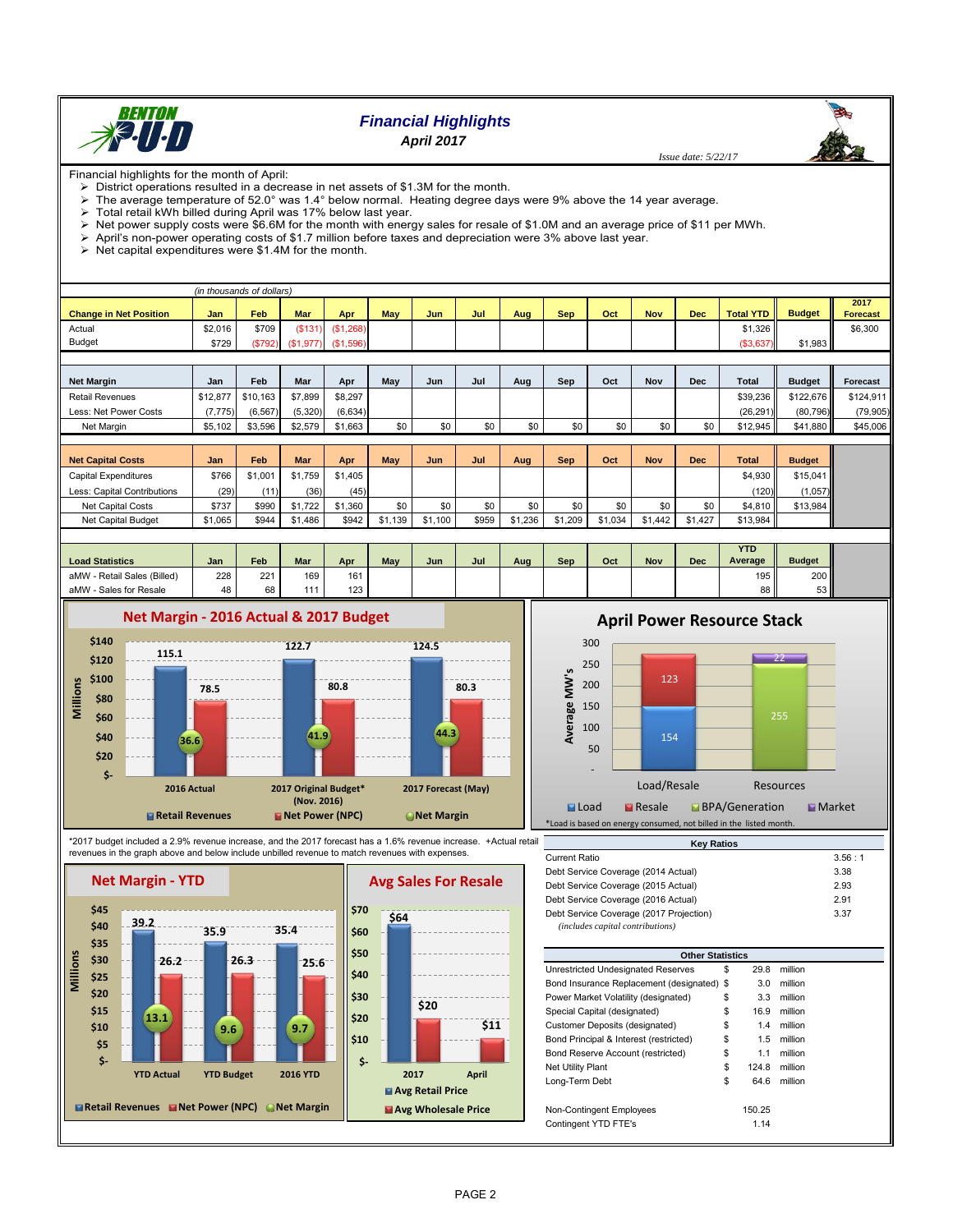#### **PUBLIC UTILITY DISTRICT NO.1 OF BENTON COUNTY STATEMENT OF REVENUES, EXPENSES, AND CHANGE IN NET POSITION APRIL 2017**

|                                                            | 4/30/17       |               | 4/30/16                  |               |                          |
|------------------------------------------------------------|---------------|---------------|--------------------------|---------------|--------------------------|
|                                                            | <b>ACTUAL</b> | <b>BUDGET</b> | <b>PCT</b><br><b>VAR</b> | <b>ACTUAL</b> | <b>PCT</b><br><b>VAR</b> |
| <b>OPERATING REVENUES</b>                                  |               |               |                          |               |                          |
| Energy Sales - Retail                                      | 8,296,902     | 8,728,163     | $-5%$                    | 8,207,459     | 1%                       |
| <b>City Occupation Taxes</b>                               | 432,000       | 420,595       | 3%                       | 401,366       | 8%                       |
| <b>Bad Debt Expense</b>                                    | (15,000)      | (16, 784)     | $-11%$                   | (16, 530)     | $-9%$                    |
| Energy Sales for Resale                                    | 1,078,855     | 631,507       | 71%                      | 1,173,525     | $-8%$                    |
| Transmission of Power for Others                           | 107,976       | 52,917        | 104%                     | 97,686        | 11%                      |
| <b>Broadband Revenue</b>                                   | 177,464       | 173,393       | 2%                       | 167,896       | 6%                       |
| <b>Other Revenue</b>                                       | 47,115        | 93,371        | $-50%$                   | 77,069        | $-39%$                   |
| <b>TOTAL OPERATING REVENUES</b>                            | 10,125,312    | 10,083,162    | 0%                       | 10,108,471    | 0%                       |
| <b>OPERATING EXPENSES</b>                                  |               |               |                          |               |                          |
| <b>Purchased Power</b>                                     | 6,634,660     | 6,619,768     | 0%                       | 6,762,894     | $-2%$                    |
| <b>Purchased Transmission &amp; Ancillary Services</b>     | 1,064,731     | 1,067,361     | 0%                       | 1,048,210     | 2%                       |
| <b>Conservation Program</b>                                | 121,547       | 55,553        | 119%                     | 60,645        | 100%                     |
| <b>Total Power Supply</b>                                  | 7,820,937     | 7,742,682     | 1%                       | 7,871,749     | $-1%$                    |
| Transmission Operation & Maintenance                       | 14,986        | 9,419         | 59%                      | 33,026        | $-55%$                   |
| Distribution Operation & Maintenance                       | 768,110       | 788.084       | $-3%$                    | 707,747       | 9%                       |
| <b>Broadband Expense</b>                                   | 31,398        | 69,946        | $-55%$                   | 78,214        | $-60%$                   |
| Customer Accounting, Collection & Information              | 296,970       | 334,188       | $-11%$                   | 278,252       | 7%                       |
| Administrative & General                                   | 563,829       | 591,709       | $-5%$                    | 530,492       | 6%                       |
| Subtotal before Taxes & Depreciation                       | 1,675,294     | 1,793,346     | $-7%$                    | 1,627,731     | 3%                       |
| Taxes                                                      | 985,185       | 957,467       | 3%                       | 966,648       | 2%                       |
| Depreciation & Amortization                                | 831,482       | 1,124,238     | -26%                     | 1,199,710     | -31%                     |
| <b>Total Other Operating Expenses</b>                      | 3,491,961     | 3,875,051     | $-10%$                   | 3,794,089     | $-8%$                    |
| <b>TOTAL OPERATING EXPENSES</b>                            | 11,312,898    | 11,617,733    | -3%                      | 11,665,838    | $-3%$                    |
| <b>OPERATING INCOME (LOSS)</b>                             | (1, 187, 587) | (1,534,571)   | $-23%$                   | (1, 557, 367) | $-24%$                   |
| <b>NONOPERATING REVENUES &amp; EXPENSES</b>                |               |               |                          |               |                          |
| Interest Income                                            | 45,869        | 20,833        | 120%                     | 12,269        | >200%                    |
| Other Income                                               | 18,375        | 31,339        | $-41%$                   | 22,533        | $-18%$                   |
| <b>Other Expense</b>                                       |               |               | n/a                      |               | n/a                      |
| <b>Interest Expense</b>                                    | (245, 014)    | (243, 291)    | 1%                       | (220, 230)    | 11%                      |
| Debt Discount/Premium Amortization & Loss on Defeased Debt | 41,348        | 41,348        | 0%                       | 35,230        | 17%                      |
| MtM Gain/(Loss) on Investments                             | 14,580        |               | n/a                      | (3,260)       | $> -200%$                |
| <b>TOTAL NONOPERATING REVENUES &amp; EXPENSES</b>          | (124, 842)    | (149, 771)    | $-17%$                   | (153, 458)    | $-19%$                   |
| INCOME (LOSS) BEFORE CAPITAL CONTRIBUTIONS                 | (1,312,428)   | (1,684,342)   | $-22%$                   | (1,710,825)   | $-23%$                   |
| <b>CAPITAL CONTRIBUTIONS</b>                               | 44,889        | 88,102        | -49%                     | 52,806        | $-15%$                   |
| <b>CHANGE IN NET POSITION</b>                              | (1, 267, 540) | (1,596,240)   | $-21%$                   | (1,658,019)   | $-24%$                   |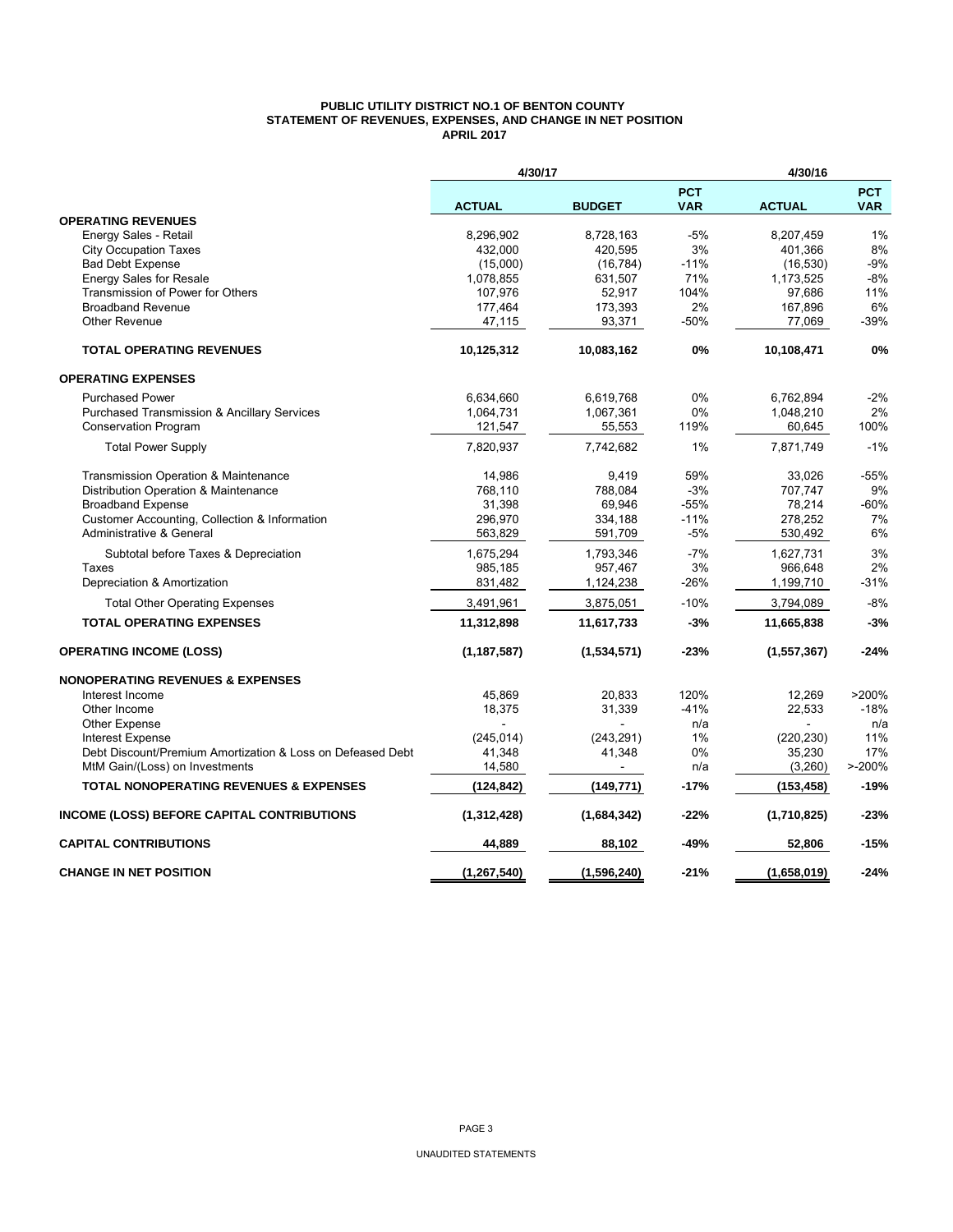#### **PUBLIC UTILITY DISTRICT NO.1 OF BENTON COUNTY STATEMENT OF REVENUES, EXPENSES, AND CHANGE IN NET POSITION YEAR TO DATE**

|                                                            | 4/30/17       |               |                          |               |                          |
|------------------------------------------------------------|---------------|---------------|--------------------------|---------------|--------------------------|
|                                                            | <b>ACTUAL</b> | <b>BUDGET</b> | <b>PCT</b><br><b>VAR</b> | <b>ACTUAL</b> | <b>PCT</b><br><b>VAR</b> |
| <b>OPERATING REVENUES</b>                                  |               |               |                          |               |                          |
| Energy Sales - Retail                                      | 39,236,222    | 35,924,747    | 9%                       | 35,364,100    | 11%                      |
| <b>City Occupation Taxes</b>                               | 2,382,616     | 1,903,790     | 25%                      | 1,945,799     | 22%                      |
| <b>Bad Debt Expense</b>                                    | (73,000)      | (75, 970)     | $-4%$                    | (67, 530)     | 8%                       |
| <b>Energy Sales for Resale</b>                             | 5,628,025     | 5,837,708     | $-4%$                    | 5,558,848     | 1%                       |
| Transmission of Power for Others                           | 484,595       | 228,808       | 112%                     | 337,099       | 44%                      |
| <b>Broadband Revenue</b>                                   | 729,610       | 693,572       | 5%                       | 670,415       | 9%                       |
| Other Revenue                                              | 717,901       | 838,983       | $-14%$                   | 771,697       | $-7%$                    |
| <b>TOTAL OPERATING REVENUES</b>                            | 49,105,969    | 45,351,638    | 8%                       | 44,580,428    | 10%                      |
| <b>OPERATING EXPENSES</b>                                  |               |               |                          |               |                          |
| <b>Purchased Power</b>                                     | 27,751,644    | 27,891,502    | $-1%$                    | 26,966,762    | 3%                       |
| <b>Purchased Transmission &amp; Ancillary Services</b>     | 4,341,582     | 4,276,477     | 2%                       | 4,321,282     | 0%                       |
| <b>Conservation Program</b>                                | 171,441       | 222,213       | $-23%$                   | 229,686       | $-25%$                   |
| <b>Total Power Supply</b>                                  | 32,264,667    | 32,390,192    | 0%                       | 31,517,730    | 2%                       |
| Transmission Operation & Maintenance                       | 47,733        | 38,956        | 23%                      | 62,792        | $-24%$                   |
| Distribution Operation & Maintenance                       | 3,162,627     | 3,224,233     | $-2%$                    | 2,835,262     | 12%                      |
| <b>Broadband Expense</b>                                   | 216,084       | 280,152       | $-23%$                   | 238,919       | $-10%$                   |
| Customer Accounting, Collection & Information              | 1,138,911     | 1,288,755     | $-12%$                   | 1,071,868     | 6%                       |
| Administrative & General                                   | 2,417,232     | 2,394,309     | 1%                       | 2,231,719     | 8%                       |
| Subtotal before Taxes & Depreciation                       | 6,982,587     | 7,226,405     | $-3%$                    | 6,440,560     | 8%                       |
| Taxes                                                      | 5,049,379     | 4,550,640     | 11%                      | 4,300,699     | 17%                      |
| Depreciation & Amortization                                | 3,323,458     | 4,594,243     | -28%                     | 4,787,972     | $-31%$                   |
| <b>Total Other Operating Expenses</b>                      | 15,355,423    | 16,371,288    | $-6%$                    | 15,529,231    | $-1%$                    |
| <b>TOTAL OPERATING EXPENSES</b>                            | 47,620,090    | 48,761,480    | $-2%$                    | 47,046,961    | 1%                       |
| <b>OPERATING INCOME (LOSS)</b>                             | 1,485,878     | (3,409,842)   | $-144%$                  | (2,466,533)   | $-160%$                  |
| <b>NONOPERATING REVENUES &amp; EXPENSES</b>                |               |               |                          |               |                          |
| Interest Income                                            | 165,362       | 83,332        | 98%                      | 94,979        | 74%                      |
| Other Income                                               | 311,000       | 125,356       | 148%                     | 120,878       | 157%                     |
| <b>Other Expense</b>                                       |               |               | n/a                      |               | n/a                      |
| <b>Interest Expense</b>                                    | (963, 521)    | (980, 248)    | $-2%$                    | (852, 511)    | 13%                      |
| Debt Discount/Premium Amortization & Loss on Defeased Debt | 165,394       | 165,394       | 0%                       | 140,920       | 17%                      |
| MtM Gain/(Loss) on Investments                             | 16,970        |               | n/a                      | 63,680        | $-73%$                   |
| <b>TOTAL NONOPERATING REVENUES &amp; EXPENSES</b>          | (304, 795)    | (606, 166)    | -50%                     | (432,054)     | $-29%$                   |
| <b>INCOME (LOSS) BEFORE CAPITAL CONTRIBUTIONS</b>          | 1,181,084     | (4,016,008)   | $-129%$                  | (2,898,587)   | -141%                    |
| <b>CAPITAL CONTRIBUTIONS</b>                               | 120,381       | 352,408       | -66%                     | 415,478       | $-71%$                   |
| <b>CHANGE IN NET POSITION</b>                              | 1,301,464     | (3,663,600)   | $-136%$                  | (2,483,109)   | $-152%$                  |
| <b>TOTAL NET POSITION, BEGINNING OF YEAR</b>               | 110,681,246   | 111,617,453   | 0%                       | 116,306,568   | $-2%$                    |
| TOTAL NET POSITION, END OF YEAR                            | 111,982,710   | 107,953,853   | 0.1%                     | 113,823,459   | $-4%$                    |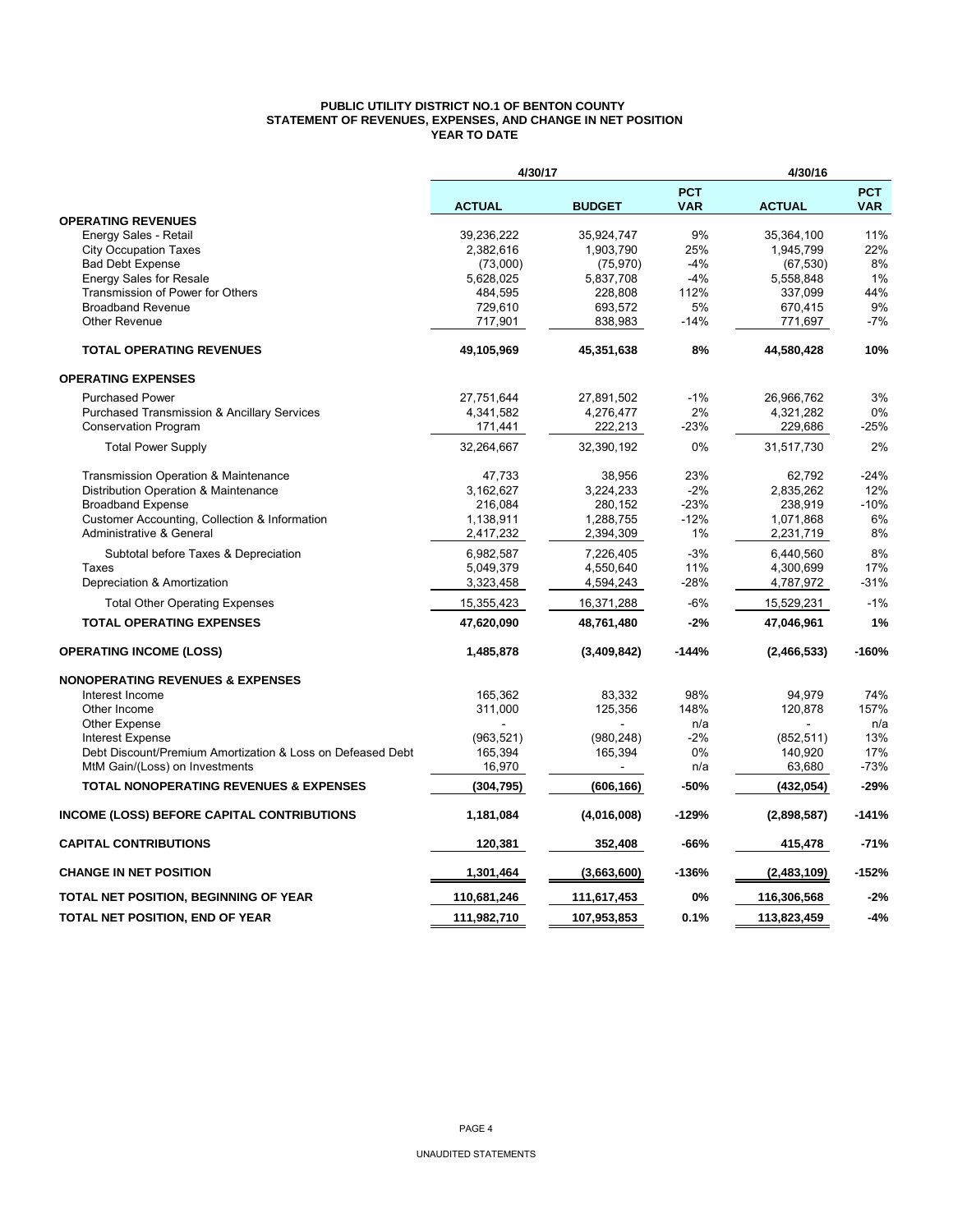#### **PUBLIC UTILITY DISTRICT NO. 1 OF BENTON COUNTY STATEMENT OF REVENUES, EXPENSES, AND CHANGE IN NET POSITION 2017 MONTHLY ACTIVITY**

|                                               | January                   | February       | <b>March</b>   | <b>April</b>              | May               | June | July | <b>August</b> | September | October | <b>November</b> | <b>December</b> | <b>Total</b> |
|-----------------------------------------------|---------------------------|----------------|----------------|---------------------------|-------------------|------|------|---------------|-----------|---------|-----------------|-----------------|--------------|
| <b>OPERATING REVENUES</b>                     |                           |                |                |                           |                   |      |      |               |           |         |                 |                 |              |
| Energy Sales - Retail                         | \$12,877,280 \$10,163,012 |                | \$7,899,029    | \$8,296,902               |                   |      |      |               |           |         |                 |                 | \$39,236,223 |
| <b>City Occupation Taxes</b>                  | 733,677                   | 658,463        | 558,477        | \$432,000                 |                   |      |      |               |           |         |                 |                 | \$2,382,617  |
| <b>Bad Debt Expense</b>                       | (22,000)                  | (19,000)       | (17,000)       | (\$15,000)                |                   |      |      |               |           |         |                 |                 | (\$73,000)   |
| <b>Energy Sales for Resale</b>                | 1,446,055                 | 1,178,034      | 1,925,081      | 1,078,855                 |                   |      |      |               |           |         |                 |                 | 5,628,025    |
| Transmission of Power for Others              | 108,734                   | 134,027        | 133,857        | 107,976                   |                   |      |      |               |           |         |                 |                 | 484,594      |
| <b>Broadband Revenue</b>                      | 176,959                   | 199,708        | 175,479        | 177,464                   |                   |      |      |               |           |         |                 |                 | 729,610      |
| <b>Other Electric Revenue</b>                 | 545,143                   | 76,138         | 49,504         | 47,115                    |                   |      |      |               |           |         |                 |                 | 717,900      |
| <b>TOTALOPERATING REVENUES</b>                | 15,865,848                | 12,390,382     | 10,724,427     | 10,125,312                |                   |      |      |               |           |         |                 |                 | 49,105,969   |
| <b>OPERATING EXPENSES</b>                     |                           |                |                |                           |                   |      |      |               |           |         |                 |                 |              |
| <b>Purchased Power</b>                        | 8,154,138                 | 6,811,765      | 6,151,081      | 6,634,660                 |                   |      |      |               |           |         |                 |                 | 27,751,644   |
| Purchased Transmission & Ancillary Services   | 1,131,119                 | 1,070,971      | 1,074,761      | 1,064,731                 |                   |      |      |               |           |         |                 |                 | 4,341,582    |
| <b>Conservation Program</b>                   | 44,887                    | 113            | 4,894          | 121,547                   |                   |      |      |               |           |         |                 |                 | 171,441      |
| <b>Total Power Supply</b>                     | 9,330,144                 | 7,882,849      | 7,230,736      | 7,820,938                 |                   |      |      |               |           |         |                 |                 | 32,264,667   |
| Transmission Operation & Maintenance          | 4,750                     | 7,015          | 20,981         | 14,986                    |                   |      |      |               |           |         |                 |                 | 47,732       |
| Distribution Operation & Maintenance          | 930,887                   | 733,370        | 730,260        | 768,110                   |                   |      |      |               |           |         |                 |                 | 3,162,627    |
| <b>Broadband Expense</b>                      | 60,533                    | 84,130         | 40,023         | 31,398                    |                   |      |      |               |           |         |                 |                 | 216,084      |
| Customer Accounting, Collection & Information | 231,037                   | 314,475        | 296,428        | 296,970                   |                   |      |      |               |           |         |                 |                 | 1,138,910    |
| Administrative & General                      | 825,800                   | 528,202        | 499,401        | 563,829                   |                   |      |      |               |           |         |                 |                 | 2,417,232    |
|                                               |                           |                |                |                           |                   |      |      |               |           |         |                 |                 |              |
| Subtotal before Taxes & Depreciation          | 2,053,007                 | 1,667,192      | 1,587,093      | 1,675,293                 |                   |      |      |               |           |         |                 |                 | 6,982,585    |
| Taxes                                         | 1,538,303                 | 1,369,962      | 1,155,928      | 985,185                   |                   |      |      |               |           |         |                 |                 | 5,049,378    |
| Depreciation & Amortization                   | 831,104                   | 830,410        | 830,462        | 831,482                   |                   |      |      |               |           |         |                 |                 | 3,323,458    |
| <b>Total Other Operating Expenses</b>         | 4,422,414                 | 3,867,564      | 3,573,483      | 3,491,960                 |                   |      |      |               |           |         |                 |                 | 15,355,421   |
| <b>TOTAL OPERATING EXPENSES</b>               | 13,752,558                | 11,750,413     | 10,804,219     | 11,312,898                |                   |      |      |               |           |         |                 |                 | 47,620,088   |
| <b>OPERATING INCOME (LOSS)</b>                | 2,113,290                 | 639,969        | (79, 792)      | (1, 187, 586)             |                   |      |      |               |           |         |                 |                 | 1,485,881    |
| <b>NONOPERATING REVENUES &amp; EXPENSES</b>   |                           |                |                |                           |                   |      |      |               |           |         |                 |                 |              |
| Interest Income                               | 35,989                    | 37,148         | 46,357         | 45,869                    |                   |      |      |               |           |         |                 |                 | 165,363      |
| Other Income                                  | 31,346                    | 221,255        | 40,024         | 18,375                    |                   |      |      |               |           |         |                 |                 | 311,000      |
| Other Expense                                 |                           | $\overline{a}$ | $\overline{a}$ | $\sim$                    |                   |      |      |               |           |         |                 |                 |              |
| <b>Interest Expense</b>                       | (241, 836)                | (239, 737)     | (236, 935)     | (245, 014)                |                   |      |      |               |           |         |                 |                 | (963, 522)   |
| Debt Discount & Expense Amortization          | 41,348                    | 41,348         | 41,348         | 41,348                    |                   |      |      |               |           |         |                 |                 | 165,392      |
| MtM Gain/(Loss) on Investments                | 7,420                     | (2,050)        | (2,980)        | 14,580                    |                   |      |      |               |           |         |                 |                 | 16,970       |
| Loss in Joint Ventures/Special Assessments    | $\sim$                    | $\sim$         |                |                           |                   |      |      |               |           |         |                 |                 | $\sim$       |
| TOTAL NONOPERATING REV/EXP                    | (125, 733)                | 57,964         | (112, 186)     | (124, 842)                |                   |      |      |               |           |         |                 |                 | (304, 797)   |
| INCOME (LOSS) BEFORE CAPITAL CONTRIBUTIONS    | 1,987,557                 | 697,933        | (191, 978)     | (1,312,428)               |                   |      |      |               |           |         |                 |                 | 1,181,084    |
| <b>CAPITAL CONTRIBUTIONS</b>                  | 28,676                    | 10,648         | 36,169         | 44,889                    |                   |      |      |               |           |         |                 |                 | 120,382      |
| <b>CHANGE IN NET POSITION</b>                 | \$2,016,233               | \$708,581      |                | (\$155,809) (\$1,267,539) | \$0               | \$0  | \$0  | \$0           | \$0       | \$0     | \$0             | \$0             | 1,301,466    |
|                                               |                           |                |                |                           | PAGE <sub>5</sub> |      |      |               |           |         |                 |                 |              |

PAGE 5 UNAUDITED STATEMENTS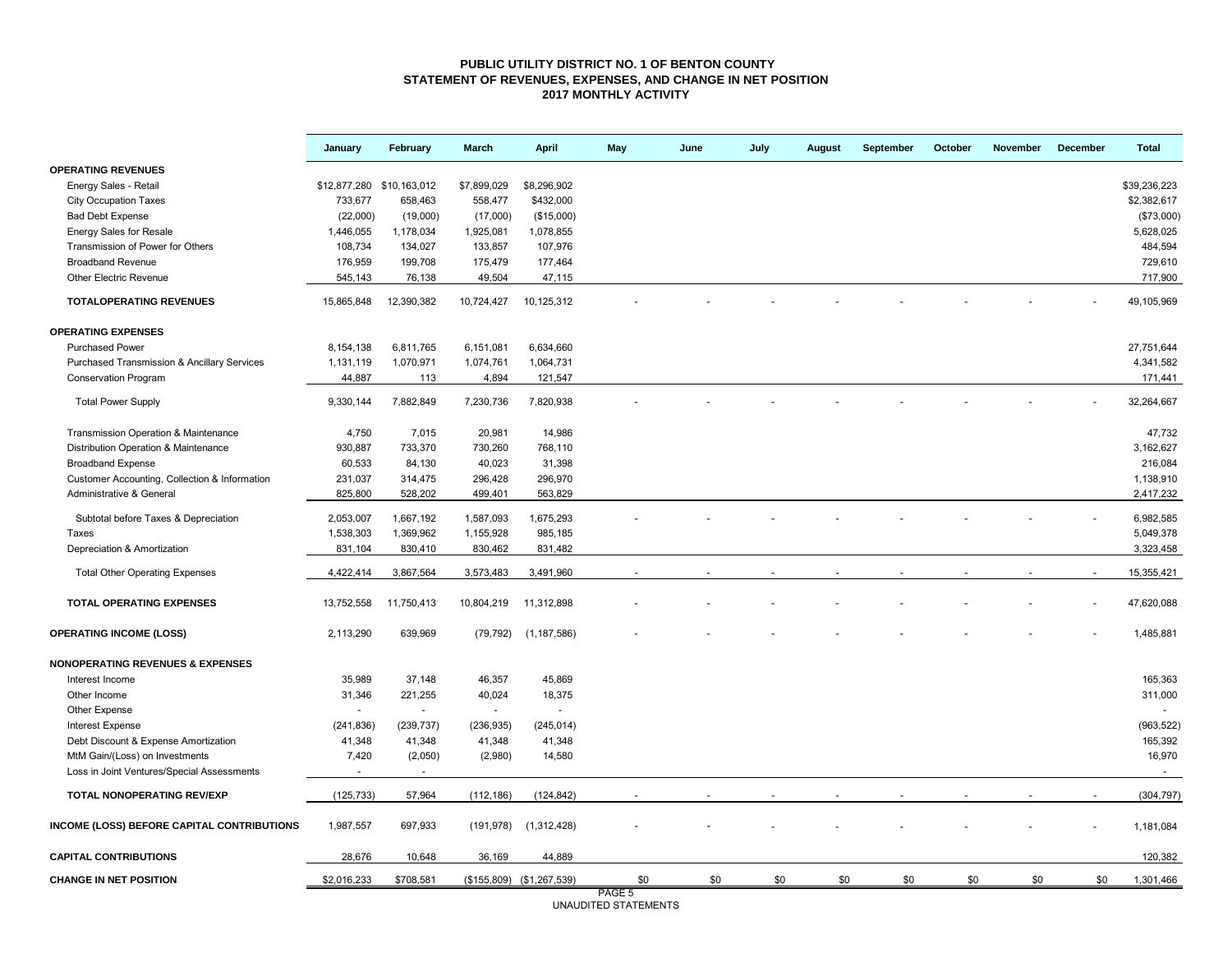## **PUBLIC UTILITY DISTRICT NO. 1 OF BENTON COUNTY COMPARATIVE STATEMENT OF NET POSITION ASSETS AND DEFERRED OUTFLOWS OF RESOURCES**

|                                                           |               |                 | Increase/(Decrease) |                |  |  |
|-----------------------------------------------------------|---------------|-----------------|---------------------|----------------|--|--|
|                                                           | 4/30/2017     | 4/30/2016       | <b>Amount</b>       | <b>Percent</b> |  |  |
| <b>ASSETS</b>                                             |               |                 |                     |                |  |  |
|                                                           |               |                 |                     |                |  |  |
| <b>CURRENT ASSETS</b>                                     |               |                 |                     |                |  |  |
| Cash & Cash Equivalents                                   |               |                 |                     |                |  |  |
| Unrestricted Cash & Cash Equivalents                      | 11,378,837    | \$26,127,828    | (\$14,748,991)      |                |  |  |
| <b>Restricted Construction Account</b>                    |               |                 |                     |                |  |  |
| Investments                                               | 19,931,860    | 3,895,423       | 16,036,437          |                |  |  |
| Designated Debt Service Reserve Fund                      | 3,032,152     | 3,056,020       | (23, 868)           |                |  |  |
| Designated Power Market Voltly                            | 3,300,000     | 3,300,000       | $\overline{a}$      |                |  |  |
| Designated Special Capital Rsv                            | 16,863,084    | 5,300,000       | 11,563,084          |                |  |  |
| <b>Designated Customer Deposits</b>                       | 1,400,000     | 1,400,000       |                     |                |  |  |
| Accounts Receivable, net                                  | 10,533,106    | 9,747,727       | 785,379             |                |  |  |
| <b>BPA Prepay Receivable</b>                              | 600,000       | 600,000         |                     |                |  |  |
| Accrued Interest Receivable                               | 75,959        | 34,294          | 41,665              |                |  |  |
| Wholesale Power Receivable                                | 885,661       | 872,349         | 13,312              |                |  |  |
| <b>Accrued Unbilled Revenue</b>                           | 3,000,000     | 2,600,000       | 400,000             |                |  |  |
| <b>Inventory Materials &amp; Supplies</b>                 | 5,722,867     | 5,078,388       | 644,479             |                |  |  |
| Prepaid Expenses & Option Premiums                        | 344,910       | 452,303         | (107, 393)          |                |  |  |
| <b>Total Current Assets</b>                               | 77,068,436    | 62,464,332      | 14,604,104          | 23%            |  |  |
| <b>NONCURRENT ASSETS</b>                                  |               |                 |                     |                |  |  |
|                                                           |               |                 |                     |                |  |  |
| <b>Restricted Bond Reserve Fund</b>                       | 1,107,865     | 1,083,997       | 23,868              |                |  |  |
| <b>Other Receivables</b>                                  | 97,191        | 96,377          | 814                 |                |  |  |
| Unamortized Debt Expense                                  |               |                 | $\overline{a}$      |                |  |  |
| <b>Preliminary Surveys</b>                                | 50.491        | 415,989         | (365, 498)          |                |  |  |
| <b>BPA Prepay Receivable</b>                              | 6,250,000     | 6,850,000       | (600,000)           |                |  |  |
| Deferred Purchased Power Costs                            | 7,263,430     | 9,141,730       | (1,878,300)         |                |  |  |
|                                                           | 14,768,977    | 17,588,093      | (2, 219, 116)       | $-16%$         |  |  |
| <b>Utility Plant</b>                                      |               |                 |                     |                |  |  |
| Land and Intangible Plant                                 | 3,500,510     | 3,461,036       | 39,474              |                |  |  |
| <b>Electric Plant in Service</b>                          | 305,027,221   | 296,416,237     | 8,610,984           |                |  |  |
| Construction Work in Progress                             | 7,953,089     | 4,026,515       | 3,926,574           |                |  |  |
| <b>Accumulated Depreciation</b>                           | (191,632,598) | (184, 019, 394) | (7,613,204)         |                |  |  |
| <b>Net Utility Plant</b>                                  | 124,848,222   | 119,884,394     | 4,963,828           | 4%             |  |  |
| <b>Total Noncurrent Assets</b>                            | 139,617,199   | 137,472,487     | 2,144,712           | 2%             |  |  |
| <b>Total Assets</b>                                       | 216,685,635   | 199,936,819     | 16,748,816          | 8%             |  |  |
|                                                           |               |                 |                     |                |  |  |
| DEFERRED OUTFLOWS OF RESOURCES                            |               |                 |                     |                |  |  |
| Unamortized Loss on Defeased Debt                         | (7, 781)      | 75,446          | (83, 227)           |                |  |  |
| Pension Deferred Outflow                                  | 2,019,756     | 1,303,577       | 716,179             |                |  |  |
| Accumulated Decrease in Fair Value of Hedging Derivatives | 827,245       | 2,031,924       | (1,204,679)         |                |  |  |
| <b>Total Deferred Outflows of Resources</b>               | 2,839,219     | 3,410,947       | (571, 728)          |                |  |  |
|                                                           |               |                 |                     |                |  |  |
|                                                           |               |                 |                     |                |  |  |
| TOTAL ASSETS & DEFERRED OUTFLOWS OF RESOURCES             | 219,524,854   | 203,347,766     | 16,177,088          | 8%             |  |  |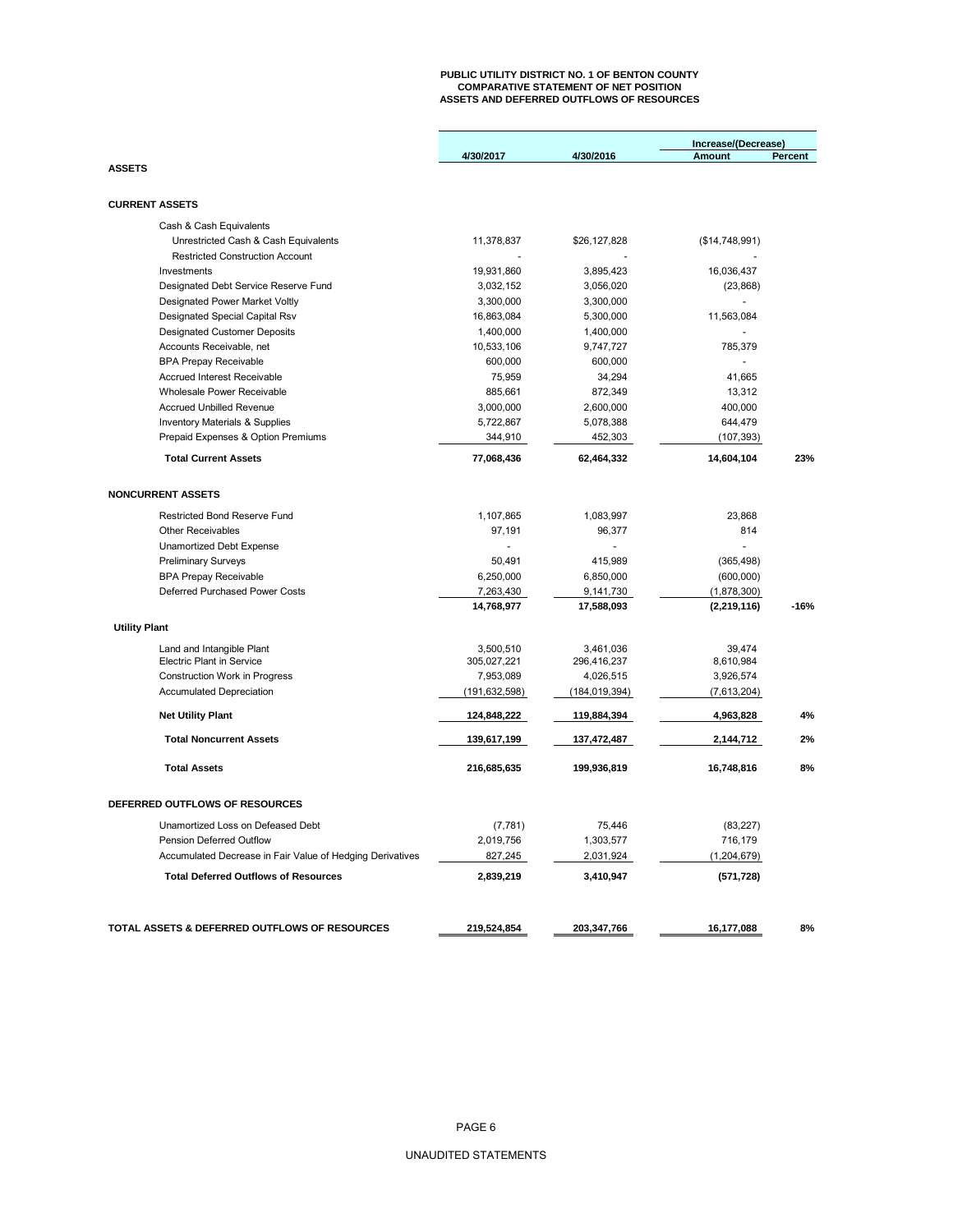# **PUBLIC UTILITY DISTRICT NO. 1 OF BENTON COUNTY COMPARATIVE STATEMENT OF NET POSITION LIABILITIES AND DEFERRED INFLOWS OF RESOURCES**

|                                                           |             |              | Increase/(Decrease) |         |  |
|-----------------------------------------------------------|-------------|--------------|---------------------|---------|--|
| <b>LIABILITIES</b>                                        | 4/30/2017   | 4/30/2016    | Amount              | Percent |  |
|                                                           |             |              |                     |         |  |
| <b>CURRENT LIABILITIES</b>                                |             |              |                     |         |  |
| <b>Warrants Outstanding</b>                               |             | \$89,448     | (\$89,448)          |         |  |
| <b>Accounts Payable</b>                                   | 8,967,092   | 8,085,239    | 881,853             |         |  |
| <b>Customer Deposits</b>                                  | 1,502,465   | 1,429,557    | 72,908              |         |  |
| <b>Accrued Taxes Payable</b>                              | 4,136,076   | 3,946,449    | 189,627             |         |  |
| Other Current & Accrued Liabilities                       | 2,839,152   | 1,473,288    | 1,365,864           |         |  |
| Accrued Interest Payable                                  | 1,455,469   |              | 1,455,469           |         |  |
| Revenue Bonds, Current Portion                            | 3,045,000   | 2,920,000    | 125,000             |         |  |
| <b>Total Current Liabilities</b>                          | 21,945,254  | 17,943,981   | 4,001,273           | 22%     |  |
| <b>NONCURRENT LIABILITIES</b>                             |             |              |                     |         |  |
| 2010 Bond Issue                                           | 17,345,000  | 17,345,000   |                     |         |  |
| 2011 Bond Issue                                           | 17,090,000  | 29,470,000   | (12,380,000)        |         |  |
| 2016 Bond Issue                                           | 22,470,000  |              | 22,470,000          |         |  |
| Unamortized Premium & Discount                            | 4,674,484   | 2,951,174    | 1,723,310           |         |  |
| Pension Liability                                         | 13,019,386  | 11,212,267   | 1,807,119           |         |  |
| Deferred Revenue                                          |             |              |                     |         |  |
|                                                           | 1,156,180   | 471,338      | 684,842             |         |  |
| <b>BPA Prepay Incentive Credit</b>                        | 1,841,037   | 2,002,293    | (161, 256)          |         |  |
| <b>Other Liabilities</b>                                  | 1,258,961   | 3,930,735    | (2,671,774)         |         |  |
| <b>Total Noncurrent Liabilities</b>                       | 78,855,048  | 67,382,807   | 1,382,241           | 17%     |  |
| <b>Total Liabilities</b>                                  | 100,800,303 | 85,326,788   | 5,383,515           | 18%     |  |
| DEFERRED INFLOWS OF RESOURCES                             |             |              |                     |         |  |
| Pension Deferred Inflow                                   | 245.673     | 1,754,229    | (1,508,556)         |         |  |
| Accumulated Increase in Fair Value of Hedging Derivatives | 1,141,562   | 2,441,462    | (1, 299, 900)       |         |  |
| <b>Total Deferred Inflows of Resources</b>                | 1,387,235   | 4,195,691    | (2,808,456)         | $-67%$  |  |
| <b>NET POSITION</b>                                       |             |              |                     |         |  |
|                                                           |             |              |                     |         |  |
| Net Investment in Capital Assets                          | 60,215,957  | 67,273,665   | (7,057,708)         |         |  |
| Restricted for Debt Service                               | 1,107,865   | 1,083,997    | 23,868              |         |  |
| Unrestricted                                              | 56,013,495  | 45,467,625   | 10,545,870          |         |  |
| <b>Total Net Position</b>                                 | 117,337,317 | 113,825,287  | 3,512,030           | 3%      |  |
| TOTAL NET POSITION, LIABILITIES AND                       |             |              |                     |         |  |
| DEFERRED INFLOWS OF RESOURCES                             | 219,524,854 | 203,347,766  | 16,177,088          | 8%      |  |
| <b>CURRENT RATIO:</b>                                     | 3.51:1      | 3.48:1       |                     |         |  |
| (Current Assets / Current Liabilities)                    |             |              |                     |         |  |
| <b>WORKING CAPITAL:</b>                                   | 55,123,182  | \$44,520,351 | \$10,602,831        | 24%     |  |
| (Current Assets less Current Liabilities)                 |             |              |                     |         |  |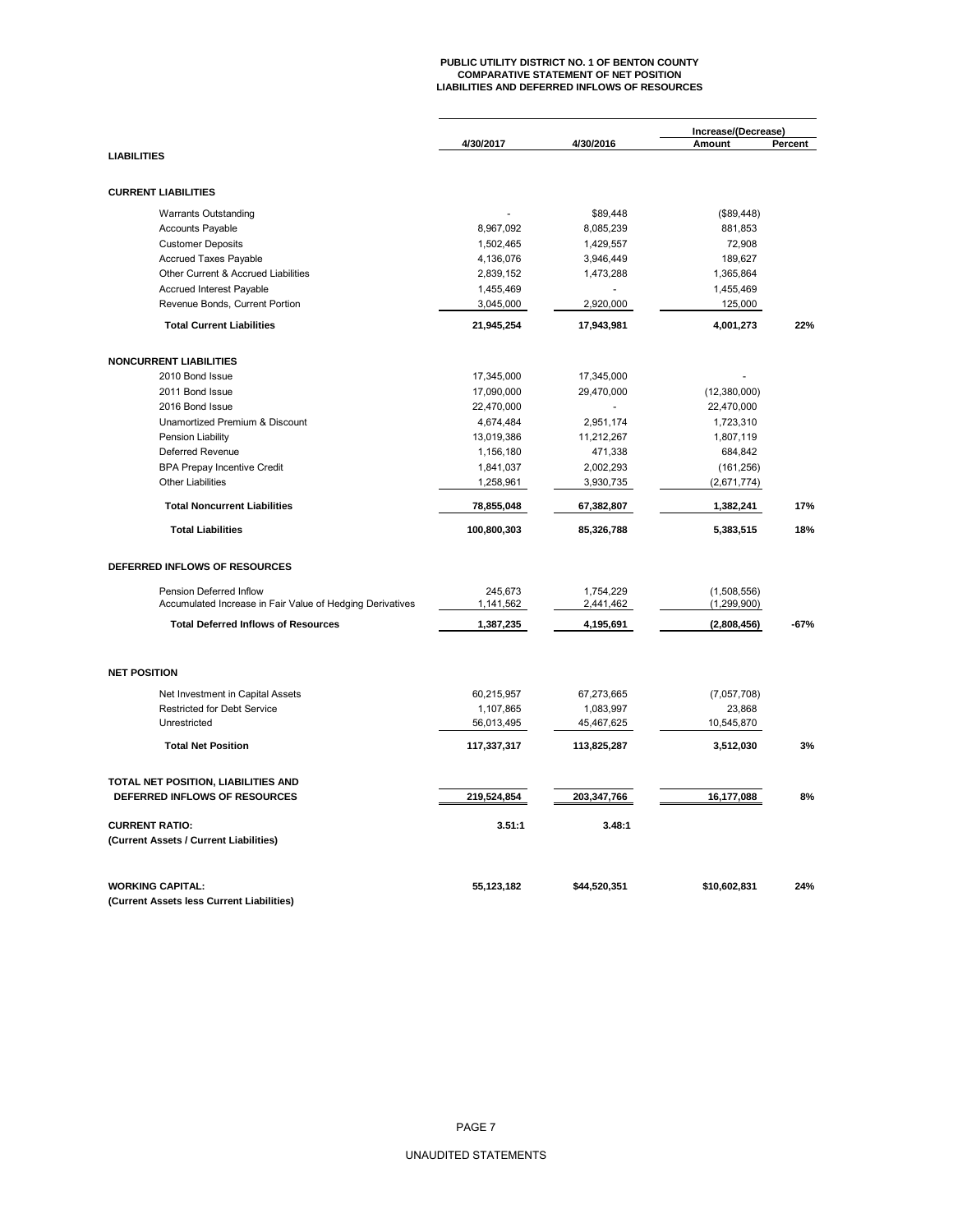#### **PUBLIC UTILITY DISTRICT NO. 1 OF BENTON COUNTY ENERGY STATISTICAL DATA CURRENT MONTH**

|                                                                            | 4/30/2017                 |                          |               | 4/30/2016                |               |
|----------------------------------------------------------------------------|---------------------------|--------------------------|---------------|--------------------------|---------------|
|                                                                            |                           |                          | <b>PCT</b>    |                          | <b>PCT</b>    |
|                                                                            | <b>ACTUAL</b>             | <b>BUDGET</b>            | <b>VAR</b>    | <b>ACTUAL</b>            | <b>VAR</b>    |
| <b>ENERGY SALES RETAIL - REVENUE</b>                                       |                           |                          |               |                          |               |
| Residential<br><b>Small General Service</b>                                | 4,340,774<br>627,292      | \$4,111,698<br>655,250   | 6%<br>$-4%$   | \$3,790,644<br>636,061   | 15%<br>$-1%$  |
| <b>Medium General Service</b>                                              | 939,781                   | 857,117                  | 10%           | 915,292                  | 3%            |
| Large General Service                                                      | 1,069,110                 | 993,335                  | 8%            | 1,014,306                | 5%            |
| Large Industrial                                                           | 298,851                   | 300,575                  | $-1%$         | 268,288                  | 11%           |
| Small Irrigation                                                           | 43,315                    | 72,776                   | $-40%$        | 84,856                   | $-49%$        |
| Large Irrigation                                                           | 1,121,729                 | 1,879,415                | $-40%$        | 2,142,861                | -48%          |
| <b>Street Lights</b>                                                       | 17,465                    | 17,438                   | 0%            | 18,032                   | $-3%$         |
| <b>Security Lights</b>                                                     | 22,403                    | 23,920                   | -6%           | 21,495                   | 4%            |
| <b>Unmetered Accounts</b>                                                  | 16,182                    | 16,639                   | $-3%$         | 15,625                   | 4%            |
| <b>Billed Revenues Before Taxes &amp; Unbilled Revenue</b>                 | \$8,496,902               | \$8,928,163              | -5%           | \$8,907,459              | $-5%$         |
| <b>Unbilled Revenue</b>                                                    | (200,000)                 | (200,000)                | 0%            | (700,000)                | $-71%$        |
| <b>Energy Sales Retail Subtotal</b>                                        | \$8,296,902               | \$8,728,163              | $-5%$         | \$8,207,459              | 1%            |
| <b>City Occupation Taxes</b>                                               | 432,000                   | 420,595                  | 3%            | 401,366                  | 8%            |
| Bad Debt Expense (reduced from 0.18% to 0.16% of retail sales in Jan 2017) | (15,000)                  | (16, 784)                | $-11%$        | (16, 530)                | $-9%$         |
| <b>TOTAL SALES - REVENUE</b>                                               | \$8,713,902               | $\overline{39,}131,974$  | $-5%$         | \$8,592,295              | 1%            |
|                                                                            |                           |                          |               |                          |               |
| <b>ENERGY SALES RETAIL - kWh</b>                                           |                           |                          |               |                          |               |
| Residential                                                                | 50.897.608                | 48,533,337               | 5%            | 45.886.799               | 11%           |
| <b>Small General Service</b><br><b>Medium General Service</b>              | 8,459,581                 | 8,922,007                | $-5%$<br>3%   | 9,093,517                | $-7%$<br>0%   |
| Large General Service                                                      | 13,953,993<br>17,691,033  | 13,592,596<br>17,214,968 | 3%            | 13,939,681<br>17,360,382 | 2%            |
| Large Industrial                                                           | 5,959,920                 | 5,905,742                | 1%            | 5,547,175                | 7%            |
| Small Irrigation                                                           | 434,783                   | 1,213,195                | -64%          | 1,607,439                | $-73%$        |
| Large Irrigation                                                           | 17,886,279                | 32,460,536               | $-45%$        | 45,291,455               | $-61%$        |
| <b>Street Lights</b>                                                       | 211,253                   | 227,853                  | $-7%$         | 224,494                  | $-6%$         |
| <b>Security Lights</b>                                                     | 91,545                    | 115,221                  | $-21%$        | 113,180                  | $-19%$        |
| <b>Unmetered Accounts</b>                                                  | 253,715                   | 250,982                  | 1%            | 257,045                  | $-1%$         |
| <b>TOTAL kWh BILLED</b>                                                    | 115,839,710               | 128,436,438              | -10%          | 139,321,167              | $-17%$        |
|                                                                            |                           |                          |               |                          |               |
| <b>NET POWER COST</b>                                                      |                           |                          |               |                          |               |
| <b>BPA Power Costs</b>                                                     |                           |                          |               |                          |               |
| Slice                                                                      | 2,825,681                 | \$2,805,001              | 1%            | \$2,895,787              | $-2%$         |
| <b>Block</b>                                                               | 2,424,737                 | 2,450,812                | $-1%$         | 2,418,642                | 0%            |
| Subtotal                                                                   | \$5,250,418               | 5,255,813                | 0%            | 5,314,429                | $-1%$         |
| <b>Other Power Purchases</b><br>Frederickson                               | 629,275                   | 723,687                  | $-13%$<br>18% | 703,835                  | $-11%$<br>1%  |
| Transmission                                                               | 754,968<br>772,766        | 640,266<br>757,170       | 2%            | 744,630<br>761,620       | 1%            |
| Ancillary                                                                  | 291,964                   | 310,191                  | $-6%$         | 286,590                  | 2%            |
| <b>Conservation Program</b>                                                | 121,547                   | 55,553                   | 119%          | 60,645                   | 100%          |
| <b>Gross Power Costs</b>                                                   | $\overline{$7,820,938}$   | \$7,742,680              | 1%            | 7,871,748                | $-1%$         |
| Less Sales for Resale-Energy                                               | (973, 145)                | (631, 507)               | 54%           | (1,091,325)              | $-11%$        |
| Less Sales for Resale-Gas                                                  | (105, 710)                |                          | n/a           | (82, 200)                | 29%           |
| Less Transmission of Power for Others                                      | (107, 976)                | (57, 202)                | 89%           | (97, 686)                | 11%           |
| <b>NET POWER COSTS</b>                                                     | \$6,634,107               | \$7,053,971              | $-6%$         | 6,600,537                | 1%            |
|                                                                            |                           |                          |               |                          |               |
| <b>NET POWER - kWh</b>                                                     |                           |                          |               |                          |               |
| <b>BPA Power Costs</b>                                                     |                           |                          |               |                          |               |
| Slice                                                                      | 117,285,000               | 83,088,000               | 41%           | 115,442,000              | 2%            |
| <b>Block</b>                                                               | 64,014,000                | 64,177,000               | 0%            | 63,493,000               | 1%            |
| Subtotal<br><b>Other Power Purchases</b>                                   | 181.299.000<br>21,196,000 | 147,265,000<br>4,772,000 | 23%           | 178,935,000              | 1%            |
| Frederickson                                                               |                           |                          | >200%         | 24,967,000               | $-15%$<br>n/a |
| Gross Power kWh                                                            | 202,495,000               | 152,037,000              | n/a<br>33%    | 203,902,000              | $-1%$         |
| Less Sales for Resale                                                      | (88, 468, 000)            | (22,069,000)             | >200%         | (68, 329, 000)           | 29%           |
| Less Transmission Losses/Imbalance                                         | (3,036,000)               | (2,010,000)              | 51%           | (2,364,000)              | 28%           |
| <b>NET POWER - kWh</b>                                                     | 110,991,000               | 127,958,000              | $-13%$        | 133,209,000              | -17%          |
|                                                                            |                           |                          |               |                          |               |
| <b>COST PER MWh: (dollars)</b>                                             |                           |                          |               |                          |               |
| Gross Power Cost (average)                                                 | \$38.62                   | \$50.93                  | $-24%$        | \$38.61                  | 0%            |
| Net Power Cost                                                             | \$59.77                   | \$55.13                  | 8%            | \$49.55                  | 21%           |
| <b>BPA Power Cost</b>                                                      | \$28.96                   | \$35.69                  | $-19%$        | \$29.70                  | $-2\%$        |
| Sales for Resale                                                           | \$11.00                   | \$24.52                  | $-55%$        | \$15.97                  | $-31%$        |
|                                                                            |                           |                          |               |                          |               |

## **ACTIVE SERVICE AGREEMENTS:\***

\*Due to a new Customer Information System, District staff is reviewing the methodology of counting active service agreements.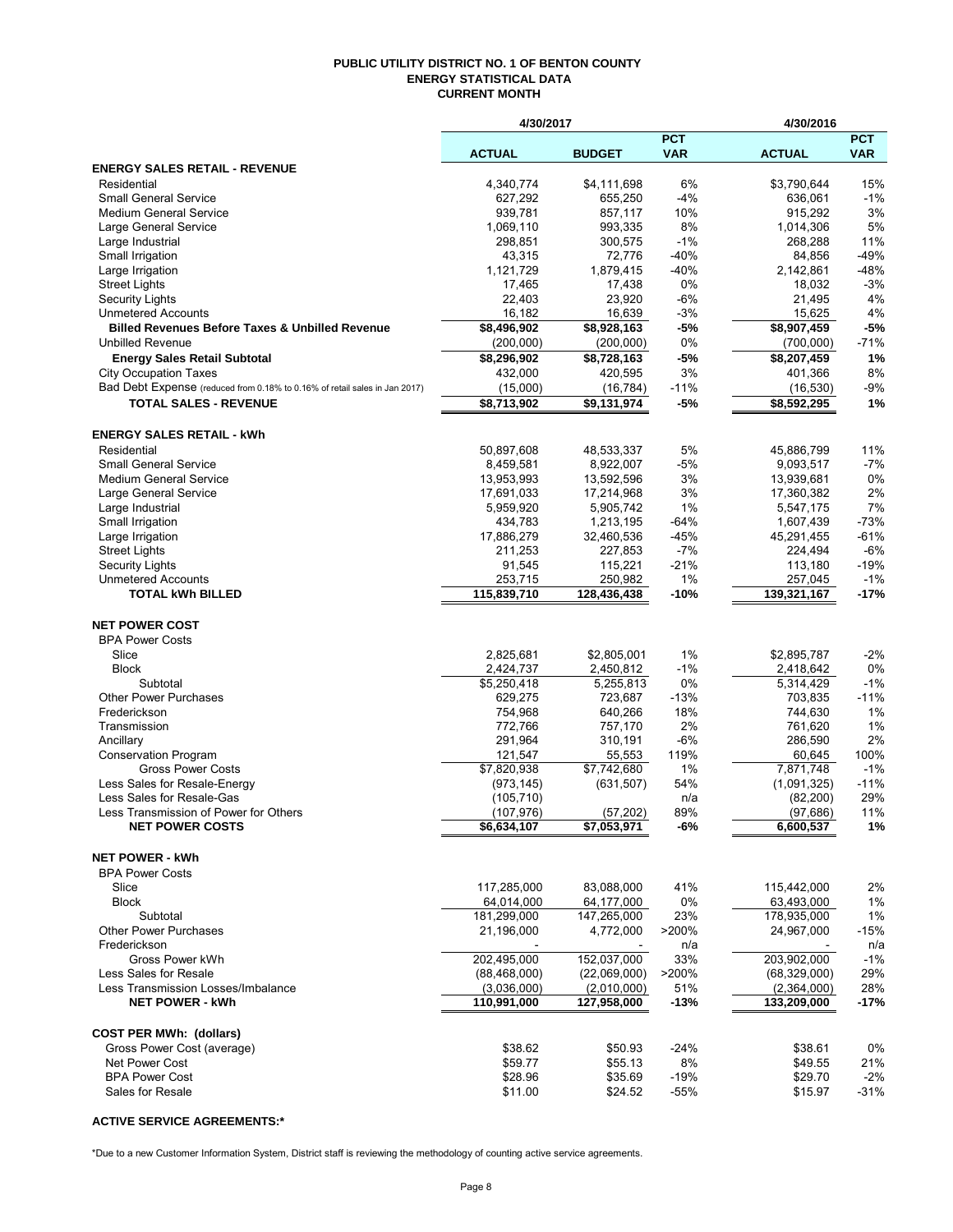#### **PUBLIC UTILITY DISTRICT NO. 1 OF BENTON COUNTY ENERGY STATISTICAL DATA YEAR TO DATE**

|                                                                            | 4/30/2017                   |                             |                          | 4/30/2016                 |                   |
|----------------------------------------------------------------------------|-----------------------------|-----------------------------|--------------------------|---------------------------|-------------------|
|                                                                            | <b>ACTUAL</b>               | <b>BUDGET</b>               | <b>PCT</b><br><b>VAR</b> | <b>ACTUAL</b>             | <b>PCT</b><br>VAR |
| <b>ENERGY SALES RETAIL - REVENUE</b>                                       |                             |                             |                          |                           |                   |
| Residential                                                                | 26,669,248                  | \$22,574,091                | 18%                      | \$20,410,530              | 31%               |
| <b>Small General Service</b>                                               | 3,287,692                   | 2,975,500                   | 10%                      | 2,784,890                 | 18%               |
| <b>Medium General Service</b>                                              | 4,365,708<br>4,589,542      | 4,119,751                   | 6%<br>3%                 | 3,941,895                 | 11%<br>8%         |
| Large General Service<br>Large Industrial                                  | 1,140,781                   | 4,435,117<br>1,186,747      | $-4%$                    | 4,261,625<br>1,077,547    | 6%                |
| Small Irrigation                                                           | 67,964                      | 118,813                     | $-43%$                   | 200,363                   | $-66%$            |
| Large Irrigation                                                           | 1,290,821                   | 2,682,959                   | $-52%$                   | 4,266,819                 | $-70%$            |
| <b>Street Lights</b>                                                       | 69,925                      | 69,752                      | 0%                       | 71,698                    | $-2%$             |
| <b>Security Lights</b>                                                     | 89,818                      | 95,680                      | -6%                      | 86,326                    | 4%                |
| <b>Unmetered Accounts</b>                                                  | 64,728                      | 66,337                      | $-2\%$                   | 62,408                    | 4%                |
| <b>Billed Revenues Before Taxes &amp; Unbilled Revenue</b>                 | \$41,636,227                | \$38,324,747                | 9%                       | \$37,164,101              | 12%               |
| <b>Unbilled Revenue</b>                                                    | (2,400,000)                 | (2,400,000)                 | $0\%$                    | (1,800,000)               | 33%               |
| <b>Energy Sales Retail Subtotal</b>                                        | \$39,236,227                | \$35,924,747                | 9%                       | \$35,364,101              | 11%               |
| <b>City Occupation Taxes</b>                                               | 2,382,617                   | 1,903,790                   | 25%                      | 1,945,799                 | 22%               |
| Bad Debt Expense (reduced from 0.18% to 0.16% of retail sales in Jan 2017) | (73,000)                    | (75, 970)                   | $-4%$                    | (67, 530)                 | 8%                |
| <b>TOTAL SALES - REVENUE</b>                                               | \$41,545,844                | \$37,752,567                | 10%                      | \$37,242,370              | 12%               |
| <b>ENERGY SALES RETAIL - kWh</b>                                           |                             |                             |                          |                           |                   |
| Residential                                                                | 335,090,227                 | 279,974,770                 | 20%                      | 261,537,203               | 28%               |
| <b>Small General Service</b>                                               | 46,057,601                  | 41,155,913                  | 12%                      | 40,378,939                | 14%               |
| <b>Medium General Service</b>                                              | 61,614,350                  | 58,638,849                  | 5%                       | 58,084,074                | 6%                |
| Large General Service                                                      | 72,125,823                  | 69,170,318                  | 4%                       | 69,586,942                | 4%                |
| Large Industrial                                                           | 22,351,790                  | 23,454,942                  | $-5%$                    | 22,313,206                | 0%                |
| Small Irrigation<br>Large Irrigation                                       | 712,489<br>19,802,433       | 1,659,174<br>44,681,061     | $-57%$<br>$-56%$         | 2,077,117                 | $-66%$<br>$-64%$  |
| <b>Street Lights</b>                                                       | 845,108                     | 966,036                     | $-13%$                   | 55,139,930<br>899,274     | $-6%$             |
| <b>Security Lights</b>                                                     | 385,078                     | 460,929                     | $-16%$                   | 452,888                   | $-15%$            |
| <b>Unmetered Accounts</b>                                                  | 1,015,260                   | 1,000,626                   | 1%                       | 1,028,180                 | $-1%$             |
| <b>TOTAL kWh BILLED</b>                                                    | 560,000,159                 | 521,162,619                 | 7%                       | 511,497,753               | 9%                |
| <b>NET POWER COST</b>                                                      |                             |                             |                          |                           |                   |
| <b>BPA Power Costs</b>                                                     |                             |                             |                          |                           |                   |
| Slice                                                                      | \$11,302,724                | \$11,220,005                | $1\%$                    | \$11,372,830              | $-1%$             |
| <b>Block</b>                                                               | 9,411,482                   | 9,499,643                   | $-1%$                    | 9,278,251                 | 1%                |
| Subtotal                                                                   | \$20,714,206                | 20,719,648                  | 0%                       | 20,651,081                | 0%                |
| <b>Other Power Purchases</b>                                               | 3,051,859                   | 4,167,495                   | $-27%$                   | 2,339,689                 | 30%               |
| Frederickson                                                               | 3,985,581                   | 3,004,355                   | 33%                      | 3,975,992                 | 0%                |
| Transmission                                                               | 3,072,476                   | 3,028,680                   | 1%                       | 3,050,302                 | 1%                |
| Ancillary                                                                  | 1,269,105                   | 1,247,796                   | 2%                       | 1,270,980                 | 0%                |
| Generation                                                                 | 0                           |                             | n/a                      |                           | n/a               |
| <b>Conservation Program</b>                                                | 171,439                     | 222,212                     | -23%                     | 229,686                   | $-25%$            |
| <b>Gross Power Costs</b><br>Less Sales for Resale-Energy                   | \$32,264,666<br>(5,093,544) | \$32,390,186<br>(5,837,707) | 0%<br>$-13%$             | 31,517,729<br>(5,335,854) | 2%<br>-5%         |
| Less Sales for Resale-Gas                                                  | (534, 481)                  |                             | n/a                      | (219, 794)                | 143%              |
| Less Transmission of Power for Others                                      | (484,594)                   | (228, 808)                  | 112%                     | (337,099)                 | 44%               |
| <b>NET POWER COSTS</b>                                                     | \$26,152,047                | \$26,323,671                | -1%                      | \$25,624,982              | 2%                |
| <b>NET POWER - kWh</b>                                                     |                             |                             |                          |                           |                   |
| <b>BPA Power Costs</b>                                                     |                             |                             |                          |                           |                   |
| Slice                                                                      | 453,668,000                 | 378,889,000                 | 20%                      | 406,329,000               | 12%               |
| <b>Block</b>                                                               | 264,797,000                 | 264,960,000                 | 0%                       | 262,136,000               | 1%                |
| Subtotal                                                                   | 718,465,000                 | 643,849,000                 | 12%                      | 668,465,000               | 7%                |
| Other Power Purchases                                                      | 56,388,000                  | 19,401,000                  | 191%                     | 62,030,000                | $-9%$             |
| Frederickson                                                               | 32,400,000                  | 0                           | n/a                      | 37,173,000                | $-13%$            |
| Gross Power kWh                                                            | 807,253,000                 | 663,250,000                 | 22%                      | 767,668,000               | 5%                |
| Less Sales for Resale                                                      | (252, 851, 000)             | (187,067,000)               | 35%                      | (262, 676, 000)           | -4%               |
| Less Transmission Losses/Imbalance                                         | (9,935,000)                 | (9,553,000)                 | 4%                       | (7, 165, 000)             | 39%               |
| <b>NET POWER - kWh</b>                                                     | 544,467,000                 | 466,630,000                 | 17%                      | 497,827,000               | 9%                |
| <b>COST PER MWh: (dollars)</b>                                             |                             |                             |                          |                           |                   |
| Gross Power Cost (average)                                                 | \$39.97                     | \$48.84                     | $-18%$                   | \$41.06                   | $-3%$             |
| <b>Net Power Cost</b>                                                      | \$48.03                     | \$56.41                     | $-15%$                   | \$51.47                   | -7%               |
| <b>BPA Power Cost</b>                                                      | \$28.83                     | \$32.18                     | $-10%$                   | \$30.89                   | -7%               |
| Sales for Resale                                                           | \$20.14                     | \$24.52                     | $-18%$                   | \$20.31                   | -1%               |

## **AVERAGE ACTIVE SERVICE AGREEMENTS:\***

\*Due to a new Customer Information System, District staff is reviewing the methodology of counting average active service agreements.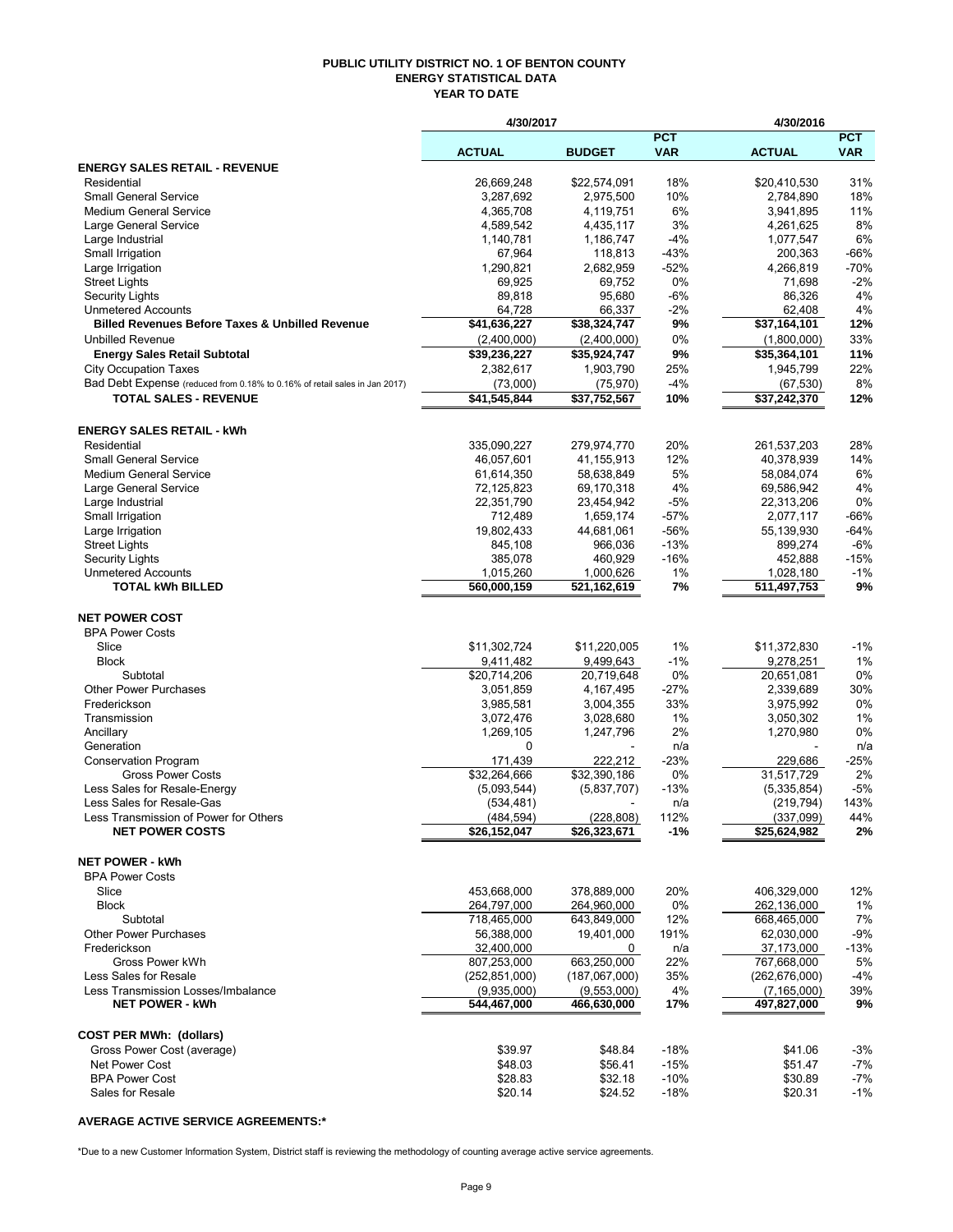#### **PUBLIC UTILITY DISTRICT NO. 1 OF BENTON COUNTY KWH SALES MONTHLY ACTIVITY**

|                               | January     | February       | March      | April      | May        | June        | July        | August     | September  | October    | November   | December                 | Total       |
|-------------------------------|-------------|----------------|------------|------------|------------|-------------|-------------|------------|------------|------------|------------|--------------------------|-------------|
| Residential                   |             |                |            |            |            |             |             |            |            |            |            |                          |             |
| 2013                          | 85,933,904  | 77,488,047     | 56,513,417 | 48,071,841 | 41,520,865 | 42,301,535  | 51,932,912  | 59,463,795 | 53,272,213 | 41,006,176 | 52,879,427 | 87,502,483               | 697,886,615 |
| 2014                          | 90,995,045  | 86,856,866     | 61,276,449 | 46,126,349 | 38,751,097 | 43,347,010  | 51,878,664  | 62,101,272 | 49,381,509 | 38,520,801 | 51,127,327 | 76,441,442               | 696,803,831 |
| 2015                          | 81,753,251  | 70,842,807     | 51,195,817 | 43,964,172 | 38,845,198 | 48,995,659  | 62,750,008  | 58,699,674 | 48,136,350 | 37,850,154 | 46,905,821 | 75,565,855               | 665,504,766 |
| 2016                          | 89,934,474  | 72,255,049     | 53,460,881 | 45,886,799 | 38,721,341 | 44,464,304  | 49,566,548  | 57,564,364 | 49,472,576 | 38,810,551 | 46,586,644 | 75,018,157               | 661,741,688 |
| 2017                          | 114,089,923 | 97,473,618     | 72,629,078 | 50,897,608 |            |             |             |            |            |            |            |                          | 335,090,227 |
| <b>Small General Service</b>  |             |                |            |            |            |             |             |            |            |            |            |                          |             |
| 2013                          | 11,394,724  | 10,700,711     | 8,862,866  | 8,958,701  | 9,285,161  | 9,833,210   | 10,896,923  | 12,097,199 | 11,379,590 | 8,965,721  | 9,306,967  | 11,245,947               | 122,927,720 |
| 2014                          | 12,002,884  | 11,773,687     | 9,247,968  | 8,838,271  | 8,960,528  | 10,069,805  | 10,898,332  | 12,390,218 | 11,106,946 | 9,214,420  | 9,056,203  | 10,725,578               | 124,284,840 |
| 2015                          | 11,273,647  | 10,444,066     | 8,399,963  | 8,630,563  | 9,005,788  | 10,616,996  | 12,060,700  | 11,955,370 | 10,809,845 | 9,065,197  | 8,719,747  | 10,515,898               | 121,497,780 |
| 2016                          | 11,865,345  | 10,615,824     | 8,804,253  | 9,093,517  | 9,217,514  | 10,063,717  | 10,760,436  | 11,863,201 | 10,839,759 | 9,285,276  | 8,652,183  | 10,807,220               | 121,868,245 |
| 2017                          | 13,896,042  | 12,326,759     | 11,375,219 | 8,459,581  |            |             |             |            |            |            |            |                          | 46,057,601  |
| <b>Medium General Service</b> |             |                |            |            |            |             |             |            |            |            |            |                          |             |
| 2013                          | 15,375,716  | 14,629,522     | 12,714,807 | 13,158,263 | 13,461,961 | 14,198,240  | 15,233,651  | 16,943,765 | 16,157,388 | 14,583,038 | 14,990,108 | 15,803,535               | 177,249,994 |
| 2014                          | 16,255,765  | 16,174,267     | 13,320,761 | 13,438,288 | 13,403,247 | 14,808,800  | 15,526,971  | 17,145,841 | 15,985,439 | 15,533,136 | 14,950,232 | 15,501,055               | 182,043,802 |
| 2015                          | 15,719,991  | 15,058,182     | 13,124,396 | 13,611,242 | 14,078,883 | 15,970,931  | 16,957,563  | 16,576,440 | 15,990,572 | 15,576,154 | 14,732,964 | 15,213,004               | 182,610,322 |
| 2016                          | 16,032,684  | 15,129,401     | 12,982,308 | 13,939,681 | 13,879,726 | 14,686,797  | 15,578,700  | 16,516,307 | 16,093,629 | 15,538,491 | 14,711,127 | 15,377,852               | 180,466,703 |
| 2017                          | 17,170,328  | 15,406,899     | 15,083,130 | 13,953,993 |            |             |             |            |            |            |            |                          | 61,614,350  |
| <b>Large General Service</b>  |             |                |            |            |            |             |             |            |            |            |            |                          |             |
| 2013                          | 18,363,206  | 16,370,904     | 16,064,720 | 17,280,008 | 17,300,043 | 17,480,703  | 18,704,243  | 20,956,543 | 20,230,220 | 19,362,880 | 19,518,760 | 17,683,240               | 219,315,470 |
| 2014                          | 18,043,140  | 18,004,500     | 16,529,440 | 16,641,080 | 17,175,060 | 18,408,820  | 19,689,940  | 21,264,420 | 21,006,340 | 21,502,220 | 19,841,340 | 18,573,000               | 226,679,300 |
| 2015                          | 17,888,911  | 17,212,717     | 16,213,065 | 17,278,183 | 17,939,803 | 19,595,384  | 20,935,183  | 20,741,663 | 21,305,140 | 20,558,020 | 18,687,460 | 17,819,400               | 226,174,929 |
| 2016                          | 18,188,600  | 17,545,840     | 16,492,120 | 17,360,382 | 17,583,712 | 18,140,663  | 18,545,919  | 20,497,271 | 19,923,658 | 21,179,801 | 19,314,538 | 18,495,415               | 223,267,919 |
| 2017                          | 18,624,018  | 17,299,889     | 18,510,883 | 17,691,033 |            |             |             |            |            |            |            |                          | 72,125,823  |
| Large Industrial              |             |                |            |            |            |             |             |            |            |            |            |                          |             |
| 2013                          | 6,303,530   | 5,690,550      | 5,970,720  | 6,363,470  | 6,331,645  | 6,273,940   | 6,074,935   | 6,052,520  | 3,037,994  | 6,374,590  | 4,922,960  | 6,405,925                | 69,802,779  |
| 2014                          | 6,203,055   | 5,695,020      | 6,141,110  | 5,917,690  | 6,227,320  | 6,005,800   | 6,111,425   | 6,258,875  | 5,080,145  | 6,181,005  | 6,125,825  | 5,922,215                | 71,869,485  |
| 2015                          | 5,597,495   | 5,394,485      | 5,337,365  | 5,784,330  | 5,632,340  | 5,678,570   | 4,981,620   | 6,171,695  | 5,623,820  | 5,598,540  | 5,408,760  | 5,732,865                | 66,941,885  |
| 2016                          | 5,743,306   | 5,306,745      | 5,715,980  | 5,547,175  | 4,192,375  | 5,666,470   | 5,704,840   | 5,908,980  | 4,427,850  | 5,998,320  | 5,625,690  | 4,774,520                | 64,612,251  |
| 2017                          | 5,118,880   | 5,319,830      | 5,953,160  | 5,959,920  |            |             |             |            |            |            |            |                          | 22,351,790  |
| <b>Small Irrigation</b>       |             |                |            |            |            |             |             |            |            |            |            |                          |             |
| 2013                          | 101         | $\overline{a}$ | 480,748    | 1,347,003  | 2,288,143  | 2,390,103   | 3,152,789   | 2,941,397  | 1,826,383  | 742,890    | 41,696     | 30                       | 15,211,283  |
| 2014                          |             |                | 566,022    | 1,370,794  | 2,487,573  | 2,926,545   | 3,475,842   | 2,988,591  | 2,248,398  | 1,145,157  | (52)       |                          | 17,208,870  |
| 2015                          | ÷           | 9              | 648,290    | 1,481,286  | 2,159,616  | 2,668,782   | 3,213,086   | 3,002,663  | 2,075,784  | 1,172,302  | 2,846      | $\overline{\phantom{a}}$ | 16,424,664  |
| 2016                          | 20          | 181            | 469,477    | 1,607,439  | 2,203,347  | 2,637,887   | 2,835,670   | 2,948,608  | 2,005,457  | 889,198    |            | $\sqrt{4}$               | 15,597,288  |
| 2017                          | (4)         | $\overline{a}$ | 277,710    | 434,783    |            |             |             |            |            |            |            |                          | 712,489     |
| <b>Large Irrigation</b>       |             |                |            |            |            |             |             |            |            |            |            |                          |             |
| 2013                          | 259,061     | 415,476        | 10,346,643 | 24,726,514 | 62,939,428 | 75,510,554  | 97,242,342  | 66,591,892 | 27,504,705 | 18,933,975 | 5,069,220  | (2, 131, 722)            | 387,408,088 |
| 2014                          | 247,328     | 266,769        | 11,959,400 | 40,053,677 | 68,929,139 | 94,789,557  | 102,773,871 | 67,085,339 | 38,117,908 | 27,773,132 | 3,179,515  | 258,931                  | 455,434,566 |
| 2015                          | 214,532     | 210,554        | 14,636,633 | 39,362,242 | 61,259,905 | 103,842,869 | 98,850,190  | 67,471,445 | 37,832,472 | 24,467,386 | 3,414,781  | 214,109                  | 451,777,118 |
| 2016                          | 221,312     | 379,179        | 9,247,984  | 45,291,455 | 66,290,382 | 88,901,499  | 88,434,390  | 70,085,659 | 33,735,656 | 14,740,237 | 2,022,639  | 238,007                  | 419,588,399 |
| 2017                          | 200,892     | 229,629        | 1,485,633  | 17,886,279 |            |             |             |            |            |            |            |                          | 19,802,433  |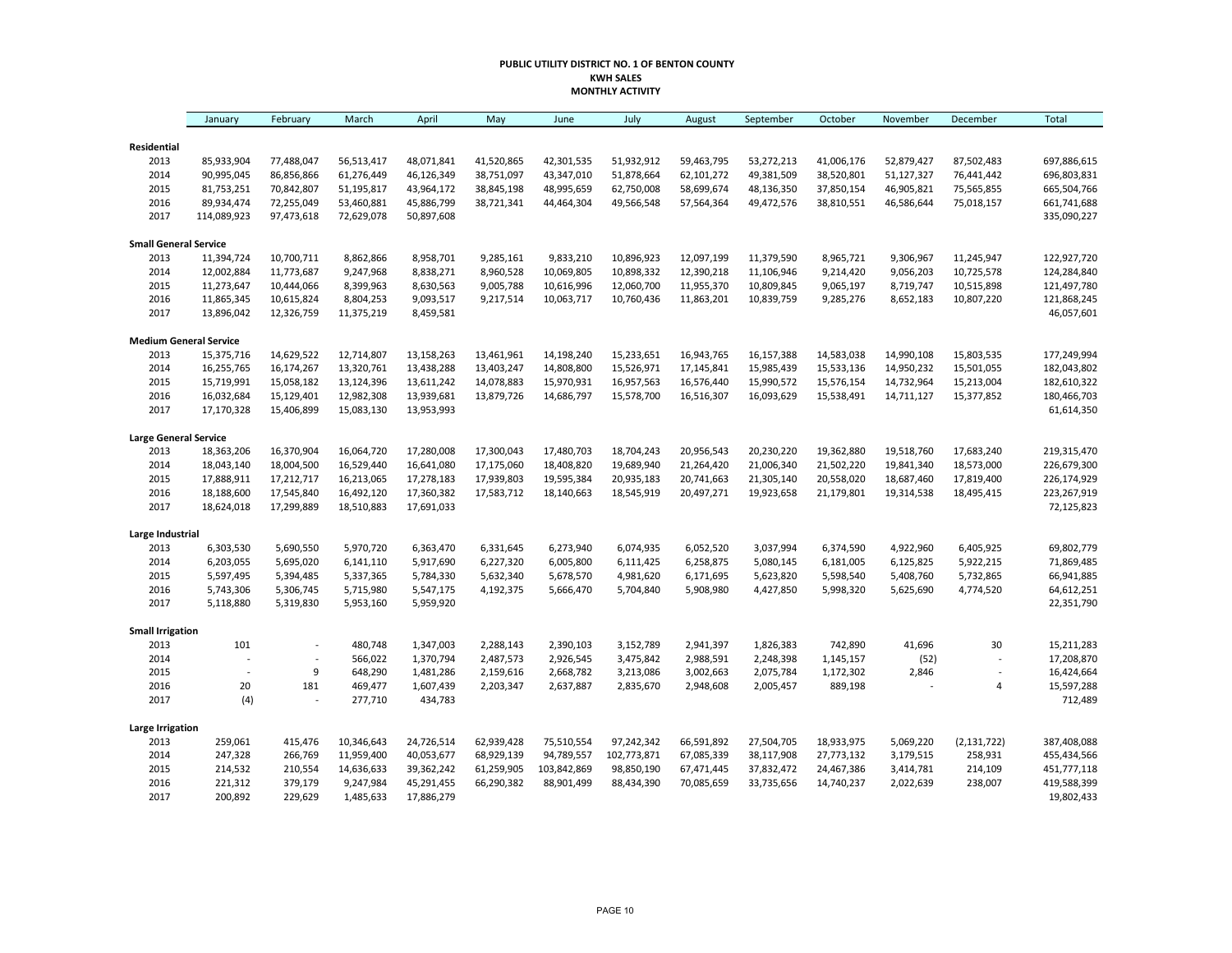#### **PUBLIC UTILITY DISTRICT NO. 1 OF BENTON COUNTY KWH SALES MONTHLY ACTIVITY**

|                        | January     | February    | March       | April       | May         | June        | July        | August      | September   | October     | November    | December    | Total         |
|------------------------|-------------|-------------|-------------|-------------|-------------|-------------|-------------|-------------|-------------|-------------|-------------|-------------|---------------|
|                        |             |             |             |             |             |             |             |             |             |             |             |             |               |
| <b>Street Lights</b>   |             |             |             |             |             |             |             |             |             |             |             |             |               |
| 2013                   | 229,267     | 229,267     | 229,161     | 229,161     | 229,161     | 229,161     | 229,161     | 229,209     | 229,209     | 229,245     | 229,395     | 229,425     | 2,750,822     |
| 2014                   | 229,425     | 229,425     | 229,515     | 229,515     | 225,070     | 224,939     | 225,064     | 225,640     | 225,514     | 225,514     | 225,298     | 225,586     | 2,720,505     |
| 2015                   | 225,624     | 225,624     | 225,624     | 225,672     | 225,672     | 225,672     | 224,880     | 224,880     | 224,928     | 225,024     | 225,024     | 225,024     | 2,703,648     |
| 2016                   | 225,024     | 224,878     | 224,878     | 224,494     | 211,235     | 211,187     | 211,187     | 211,187     | 211,187     | 211,187     | 211,349     | 211,349     | 2,589,142     |
| 2017                   | 211,349     | 211,253     | 211,253     | 211,253     |             |             |             |             |             |             |             |             | 845,108       |
| <b>Security Lights</b> |             |             |             |             |             |             |             |             |             |             |             |             |               |
| 2013                   | 104,964     | 104,964     | 105,351     | 105,258     | 105,222     | 105,163     | 105,163     | 104,948     | 104,561     | 104,346     | 103,807     | 103,678     | 1,257,425     |
| 2014                   | 103,678     | 103,678     | 103,420     | 103,377     | 103,334     | 103,248     | 103,476     | 114,623     | 114,494     | 114,494     | 114,444     | 114,430     | 1,296,696     |
| 2015                   | 114,451     | 114,408     | 114,073     | 113,696     | 113,531     | 113,488     | 113,488     | 113,445     | 113,402     | 113,359     | 113,359     | 113,309     | 1,364,009     |
| 2016                   | 113,273     | 113,196     | 113,239     | 113,180     | 101,382     | 101,425     | 101,382     | 101,409     | 101,366     | 101,194     | 101,108     | 101,108     | 1,263,262     |
| 2017                   | 100,963     | 100,920     | 91,650      | 91,545      |             |             |             |             |             |             |             |             | 385,078       |
| Unmetered              |             |             |             |             |             |             |             |             |             |             |             |             |               |
| 2013                   | 243,914     | 245,210     | 246,506     | 246,506     | 247,676     | 247,676     | 247,676     | 247,676     | 247,676     | 247,676     | 247,676     | 247,686     | 2,963,554     |
| 2014                   | 247,686     | 247,516     | 247,516     | 247,516     | 248,246     | 248,246     | 248,246     | 249,106     | 249,106     | 249,106     | 249,106     | 249,106     | 2,980,502     |
| 2015                   | 249,106     | 249,106     | 249,106     | 248,919     | 248,919     | 248,919     | 248,919     | 254,930     | 254,845     | 255,749     | 257,045     | 257,045     | 3,022,608     |
| 2016                   | 257,045     | 257,045     | 257,045     | 257,045     | 257,045     | 257.045     | 258,341     | 259,637     | 259,637     | 254,365     | 254,365     | 254,365     | 3,082,980     |
| 2017                   | 253,915     | 253,915     | 253,715     | 253,715     |             |             |             |             |             |             |             |             | 1,015,260     |
| <b>Total</b>           |             |             |             |             |             |             |             |             |             |             |             |             |               |
| 2013                   | 138,208,387 | 125,874,651 | 111,534,939 | 120,486,725 | 153,709,305 | 168,570,285 | 203,819,795 | 185,628,944 | 133,989,939 | 110,550,537 | 107,310,016 | 137,090,227 | 1,696,773,750 |
| 2014                   | 144,328,006 | 139,351,728 | 119,621,601 | 132,966,557 | 156,510,614 | 190,932,770 | 210,931,831 | 189,823,925 | 143,515,799 | 120,458,985 | 104,869,238 | 128,011,343 | 1,781,322,397 |
| 2015                   | 133,037,008 | 119,751,958 | 110,144,332 | 130,700,305 | 149,509,655 | 207,957,270 | 220,335,637 | 185,212,205 | 142,367,158 | 114,881,885 | 98,467,807  | 125,656,509 | 1,738,021,729 |
| 2016                   | 142,581,083 | 121,827,338 | 107,768,165 | 139,321,167 | 152,658,059 | 185,130,994 | 191,997,413 | 185,956,623 | 137,070,775 | 107,008,620 | 97,479,643  | 125,277,997 | 1,694,077,877 |
| 2017                   | 169,666,306 | 148,622,712 | 125,871,431 | 115,839,710 |             |             |             |             |             |             |             |             | 560,000,159   |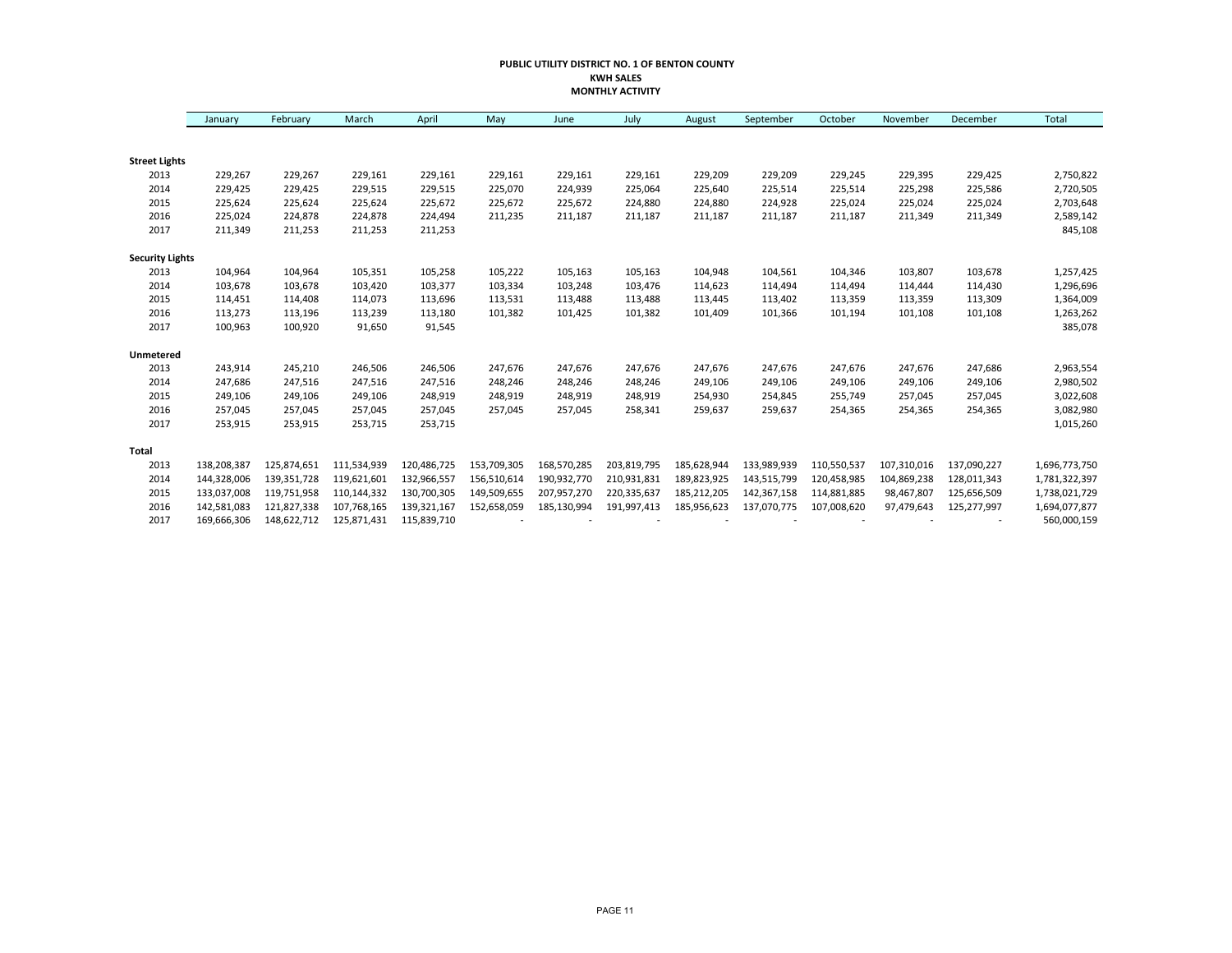### **PUBLIC UTILITY DISTRICT NO. 1 OF BENTON COUNTY CAPITAL ADDITIONS AND RETIREMENTS CURRENT MONTH**

|                                                     | <b>BALANCE</b> |                                            |                          | <b>BALANCE</b> |
|-----------------------------------------------------|----------------|--------------------------------------------|--------------------------|----------------|
|                                                     | 3/31/2017      | <b>ADDITIONS</b>                           | <b>RETIREMENTS</b>       | 4/30/2017      |
| <b>INTANGIBLE PLANT:</b>                            |                |                                            |                          |                |
| Organizations                                       | \$28,379       | \$0                                        | \$0                      | \$28,379       |
| Franchises & Consents                               | 10,022         |                                            |                          | 10,022         |
| Miscellaneous & Intangible Plant                    | 29,078         | $\overline{\phantom{a}}$                   | $\overline{\phantom{a}}$ | 29,078         |
| <b>TOTAL</b>                                        | \$67,480       | $\blacksquare$                             |                          | 67,480         |
| <b>GENERATION PLANT:</b>                            |                |                                            |                          |                |
| Land & Land Rights                                  |                |                                            |                          |                |
| Structures & Improvements                           | 1,141,911      |                                            |                          | 1,141,911      |
| <b>Fuel Holders &amp; Accessories</b>               |                |                                            |                          |                |
| <b>Other Electric Generation</b>                    | 770,459        |                                            |                          | 770,459        |
| <b>Accessory Electric Equipment</b>                 |                |                                            |                          |                |
| Miscellaneous Power Plant Equipment<br><b>TOTAL</b> | 1,912,370      | $\overline{\phantom{a}}$<br>$\blacksquare$ |                          | 1,912,370      |
|                                                     |                |                                            |                          |                |
| <b>TRANSMISSION PLANT:</b>                          |                |                                            |                          |                |
| Land & Land Rights                                  | 156,400        |                                            |                          | 156,400        |
| Clearing Land & Right Of Ways                       | 25,544         |                                            |                          | 25,544         |
| <b>Transmission Station Equipment</b>               | 832,047        |                                            |                          | 832,047        |
| <b>Towers &amp; Fixtures</b>                        | 256,175        |                                            |                          | 256,175        |
| Poles & Fixtures                                    | 3,975,802      |                                            |                          | 3,975,802      |
| Overhead Conductor & Devices                        | 3,021,163      |                                            |                          | 3,021,163      |
| <b>TOTAL</b>                                        | 8,267,131      |                                            |                          | 8,267,131      |
| <b>DISTRIBUTION PLANT:</b>                          |                |                                            |                          |                |
| Land & Land Rights                                  | 1,705,260      |                                            |                          | 1,705,260      |
| Structures & Improvements                           | 295,502        |                                            |                          | 295,502        |
| <b>Station Equipment</b>                            | 39,506,932     |                                            |                          | 39,506,932     |
| Poles, Towers & Fixtures                            | 19,376,180     | 240,883                                    | (6, 281)                 | 19,610,782     |
| Overhead Conductor & Devices                        | 12,595,375     | 102,096                                    | (2, 252)                 | 12,695,219     |
| <b>Underground Conduit</b>                          | 33,560,104     | 95,446                                     | (7)                      | 33,655,543     |
| Underground Conductor & Devices                     | 44,549,872     | 136,676                                    | (20, 867)                | 44,665,681     |
| <b>Line Transformers</b>                            | 29,781,807     | 96,446                                     | (38,087)                 | 29,840,166     |
| Services-Overhead                                   | 2,718,200      | 6,445                                      |                          | 2,724,645      |
| Services-Underground                                | 19,384,722     | 49,759                                     |                          | 19,434,481     |
| <b>Meters</b>                                       | 9,416,088      | 6,888                                      |                          | 9,422,976      |
| Security Lighting                                   | 869,397        | 74                                         |                          | 869,471        |
| <b>Street Lighting</b>                              | 760,352        |                                            |                          | 760,352        |
| <b>SCADA System</b><br><b>TOTAL</b>                 | 2,406,918      |                                            |                          | 2,406,918      |
|                                                     | 216,926,710    | 734,712                                    | (67, 495)                | 217,593,928    |
| <b>GENERAL PLANT:</b>                               |                |                                            |                          |                |
| Land & Land Rights                                  | 1,130,759      |                                            |                          | 1,130,759      |
| Structures & Improvements                           | 18,383,949     |                                            |                          | 18,383,949     |
| Information Systems & Technology                    | 16,666,547     | 3,136                                      |                          | 16,669,683     |
| <b>Transportation Equipment</b>                     | 7,615,630      | 26,611                                     |                          | 7,642,241      |
| <b>Stores Equipment</b>                             | 54,108         |                                            |                          | 54,108         |
| Tools, Shop & Garage Equipment                      | 461,913        |                                            |                          | 461,913        |
| Laboratory Equipment                                | 489,135        |                                            |                          | 489,135        |
| <b>Communication Equipment</b>                      | 2,432,645      |                                            |                          | 2,432,645      |
| <b>Broadband Equipment</b>                          | 19,788,692     | 2,020                                      |                          | 19,790,712     |
| Miscellaneous Equipment                             | 1,168,910      |                                            |                          | 1,168,910      |
| <b>Other Capitalized Costs</b>                      | 12,024,307     | 23,395                                     |                          | 12,047,702     |
| <b>TOTAL</b>                                        | 80,216,594     | 55,161                                     | $\blacksquare$           | 80,271,755     |
| TOTAL ELECTRIC PLANT ACCOUNTS                       | 307,390,285    | 789,873                                    | (67, 495)                | 308,112,664    |
| <b>PLANT HELD FOR FUTURE USE</b>                    | 388,589        |                                            |                          | 388,589        |
| <b>CONSTRUCTION WORK IN PROGRESS</b>                | 7,337,815      | 615,275                                    |                          | 7,953,090      |
| <b>TOTAL CAPITAL</b>                                | 315,116,689    | 1,405,148                                  | (\$67,495)               | \$316,454,343  |
|                                                     |                |                                            |                          |                |

**\$1,030,229 Budget**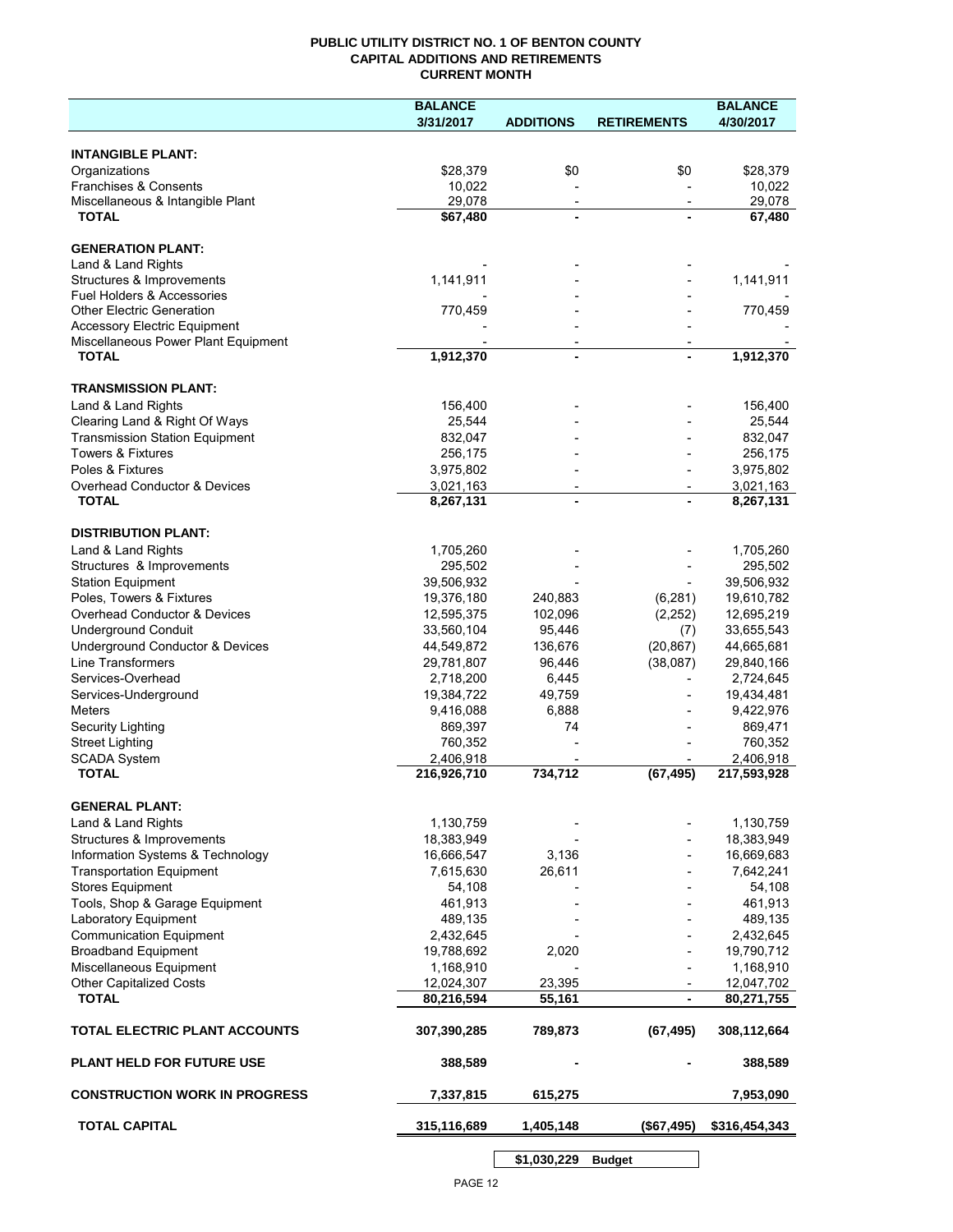## **PUBLIC UTILITY DISTRICT NO. 1 OF BENTON COUNTY CAPITAL ADDITIONS AND RETIREMENTS YEAR TO DATE**

|                                                      | <b>BALANCE</b>           |                          |                        | <b>BALANCE</b>           |
|------------------------------------------------------|--------------------------|--------------------------|------------------------|--------------------------|
|                                                      | 12/31/2016               | <b>ADDITIONS</b>         | <b>RETIREMENTS</b>     | 4/30/2017                |
|                                                      |                          |                          |                        |                          |
| <b>INTANGIBLE PLANT:</b>                             |                          |                          |                        |                          |
| Organizations                                        | \$28,379                 | \$0                      | \$0                    | \$28,379                 |
| Franchises & Consents                                | 10,022                   |                          |                        | 10,022                   |
| Miscellaneous & Intangible Plant                     | 29,078                   | $\overline{\phantom{a}}$ |                        | 29,078                   |
| <b>TOTAL</b>                                         | 67,480                   |                          |                        | 67,480                   |
| <b>GENERATION PLANT:</b>                             |                          |                          |                        |                          |
|                                                      |                          |                          |                        |                          |
| Land & Land Rights<br>Structures & Improvements      | 1,141,911                |                          |                        | 1,141,911                |
| <b>Fuel Holders &amp; Accessories</b>                |                          |                          |                        |                          |
| <b>Other Electric Generation</b>                     | 770,459                  |                          |                        | 770,459                  |
| <b>Accessory Electric Equipment</b>                  |                          |                          |                        |                          |
| Miscellaneous Power Plant Equipment                  |                          |                          |                        |                          |
| <b>TOTAL</b>                                         | 1,912,370                |                          | $\blacksquare$         | 1,912,370                |
|                                                      |                          |                          |                        |                          |
| <b>TRANSMISSION PLANT:</b>                           |                          |                          |                        |                          |
| Land & Land Rights                                   | 156,400                  |                          |                        | 156,400                  |
| Clearing Land & Right Of Ways                        | 25.544                   |                          |                        | 25,544                   |
| <b>Transmission Station Equipment</b>                | 832,047                  |                          |                        | 832,047                  |
| <b>Towers &amp; Fixtures</b>                         | 256,175                  |                          |                        | 256,175                  |
| Poles & Fixtures                                     | 3,975,802                |                          |                        | 3,975,802                |
| Overhead Conductor & Devices                         | 3,021,163                | $\overline{\phantom{a}}$ |                        | 3,021,163                |
| <b>TOTAL</b>                                         | 8,267,131                |                          |                        | 8,267,131                |
|                                                      |                          |                          |                        |                          |
| <b>DISTRIBUTION PLANT:</b>                           |                          |                          |                        |                          |
| Land & Land Rights                                   | 1,703,988                | 1,272                    |                        | 1,705,260                |
| Structures & Improvements                            | 295,502                  |                          |                        | 295,502                  |
| <b>Station Equipment</b>                             | 39,410,815               | 96,117                   |                        | 39,506,932               |
| Poles, Towers & Fixtures                             | 19,218,866               | 410,814                  | (18, 898)              | 19,610,782               |
| Overhead Conductor & Devices                         | 12,576,108               | 121,971                  | (2,859)                | 12,695,220               |
| <b>Underground Conduit</b>                           | 33,461,641<br>44,277,262 | 207,918<br>478,746       | (14, 016)              | 33,655,543               |
| Underground Conductor & Devices<br>Line Transformers | 29,598,443               | 289,750                  | (90, 327)<br>(81, 794) | 44,665,681<br>29,806,399 |
| Services-Overhead                                    | 2,721,175                | 18,972                   | (21, 418)              | 2,718,729                |
| Services-Underground                                 | 19,250,486               | 146,240                  |                        | 19,396,726               |
| <b>Meters</b>                                        | 9,392,664                | 23,424                   |                        | 9,416,088                |
| <b>Security Lighting</b>                             | 869,023                  | 1,338                    | (890)                  | 869,471                  |
| <b>Street Lighting</b>                               | 760,352                  |                          |                        | 760,352                  |
| <b>SCADA System</b>                                  | 2,283,127                | 123,791                  |                        | 2,406,918                |
| <b>TOTAL</b>                                         | 215,819,452              | 1,920,353                | (230, 202)             | 217,509,603              |
|                                                      |                          |                          |                        |                          |
| <b>GENERAL PLANT:</b>                                |                          |                          |                        |                          |
| Land & Land Rights                                   | 1,130,759                |                          |                        | 1,130,759                |
| Structures & Improvements                            | 18,383,949               |                          |                        | 18,383,949               |
| Information Systems & Technology                     | 16,649,095               | 20,588                   |                        | 16,669,683               |
| <b>Transportation Equipment</b>                      | 7,324,621                | 341,037                  | (23, 417)              | 7,642,241                |
| <b>Stores Equipment</b>                              | 54,108                   |                          |                        | 54,108                   |
| Tools, Shop & Garage Equipment                       | 461,913                  |                          |                        | 461,913                  |
| Laboratory Equipment                                 | 489,135                  |                          |                        | 489,135                  |
| <b>Communication Equipment</b>                       | 2,412,166                | 20,479                   |                        | 2,432,645                |
| <b>Broadband Equipment</b>                           | 19,695,747               | 94,964                   |                        | 19,790,711               |
| Miscellaneous Equipment                              | 1,168,910                |                          |                        | 1,168,910                |
| <b>Other Capitalized Costs</b>                       | 11,967,255               | 57,555                   | (504)                  | 12,024,306               |
| <b>TOTAL</b>                                         | 79,737,658               | 534,623                  | (23, 921)              | 80,248,360               |
| TOTAL ELECTRIC PLANT ACCOUNTS                        | 305,804,090              | 2,454,976                | (254, 123)             | 308,004,943              |
| <b>PLANT HELD FOR FUTURE USE</b>                     | 388,589                  |                          |                        | 388,589                  |
| <b>CONSTRUCTION WORK IN PROGRESS</b>                 | 5,585,292                | 2,367,798                |                        | 7,953,090                |
| <b>TOTAL CAPITAL</b>                                 | 311,777,971              | \$4,822,774              | (\$254, 123)           | \$316,346,622            |
|                                                      |                          |                          |                        |                          |
|                                                      |                          | \$4,789,256              | <b>Budget</b>          |                          |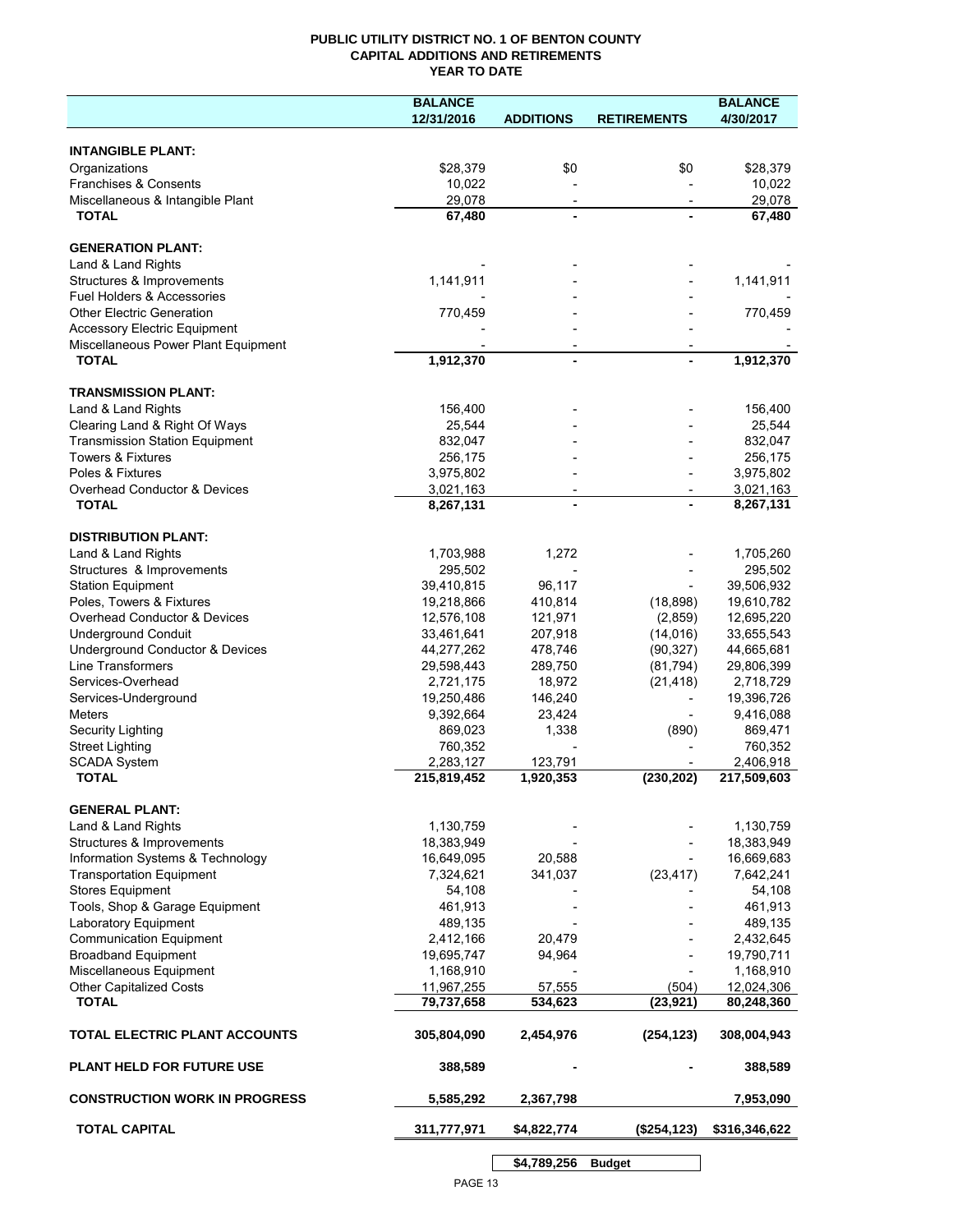## **PUBLIC UTILITY DISTRICT NO. 1 OF BENTON COUNTY STATEMENT OF CASH FLOWS**

|                                                                                          | <b>YTD</b><br>4/30/2017  | <b>Monthly</b><br>4/30/2017 |
|------------------------------------------------------------------------------------------|--------------------------|-----------------------------|
| <b>CASH FLOWS FROM OPERATING ACTIVITIES</b>                                              |                          |                             |
| Cash Received from Customers and Counterparties                                          | \$49,698,183             | \$10,866,629                |
| Cash Paid to Suppliers and Counterparties                                                | (34, 917, 071)           | (7,759,303)                 |
| Cash Paid to Employees                                                                   | (4,440,072)              | (1, 237, 063)               |
| <b>Taxes Paid</b>                                                                        | (4, 295, 963)            | (954, 148)                  |
| <b>Net Cash Provided by Operating Activities</b>                                         | 6,045,077                | 916,115                     |
| <b>CASH FLOWS FROM NONCAPITAL FINANCING ACTIVITIES</b>                                   |                          |                             |
| Other Interest Expense                                                                   | (9,889)                  | (9,889)                     |
| Net Cash Used by Noncapital Financing Activities                                         | (9,889)                  | (9,889)                     |
| <b>CASH FLOWS FROM CAPITAL AND RELATED FINANCING ACTIVITIES</b>                          |                          |                             |
| <b>Acquisition of Capital Assets</b>                                                     | (4,655,029)              | (1,352,798)                 |
| Proceeds from Sale of Revenue Bonds                                                      |                          |                             |
| Reimbursement of Bond Expense                                                            | 10,205                   |                             |
| <b>Bond Principal Paid</b><br><b>Bond Interest Paid</b>                                  |                          |                             |
| <b>Capital Contributions</b>                                                             | 120,381                  | 44,889                      |
| Sale of Assets                                                                           | 33,944                   | 285                         |
| Net Cash Used by Capital and Related Financing Activities                                | (4,490,499)              | (1, 307, 624)               |
| <b>CASH FLOWS FROM INVESTING ACTIVITIES</b>                                              |                          |                             |
| Interest Income                                                                          | 121,505                  | 7,769                       |
| Proceeds from Sale of Investments                                                        |                          |                             |
| Purchase of Investments<br>Joint Venture Net Revenue (Expense)                           | (7,998,770)              |                             |
| <b>Net Cash Used by Investing Activities</b>                                             | (7, 877, 265)            | 7,769                       |
| <b>NET INCREASE (DECREASE) IN CASH</b>                                                   | (6, 332, 576)            | (393, 629)                  |
| <b>CASH BALANCE, BEGINNING</b>                                                           | \$43,414,514             | \$37,475,567                |
|                                                                                          |                          |                             |
| <b>CASH BALANCE, ENDING</b>                                                              | \$37,081,938             | \$37,081,938                |
| <b>RECONCILIATION OF NET OPERATING INCOME TO NET</b>                                     |                          |                             |
| <b>CASH PROVIDED BY OPERATING ACTIVITIES</b>                                             |                          |                             |
| <b>Net Operating Revenues</b>                                                            | \$1,485,878              | (\$1,187,587)               |
| Adjustments to reconcile net operating income to net cash                                |                          |                             |
| provided by operating activities:                                                        |                          |                             |
| Depreciation & Amortization                                                              | 3,323,458                | 831,482                     |
| <b>Unbilled Revenues</b>                                                                 | 2,400,000                | 200,000                     |
| Misellaneous Other Revenue & Receipts                                                    | 198,618                  | 10                          |
| GASB 68 Pension Expense                                                                  |                          |                             |
| Decrease (Increase) in Accounts Receivable                                               | (1,817,990)              | 541,317                     |
| Decrease (Increase) in BPA Prepay Receivable<br>Decrease (Increase) in Inventories       | 200,000<br>(62, 202)     | 50,000<br>133,229           |
| Decrease (Increase) in Prepaid Expenses                                                  | 89,763                   | (45,022)                    |
| Decrease (Increase) in Wholesale Power Receivable                                        | (15, 225)                | 746,348                     |
| Decrease (Increase) in Miscellaneous Assets                                              | (781)                    |                             |
| Decrease (Increase) in Prepaid Expenses and Other Charges                                | 1,128,543                | 48,200                      |
| Decrease (Increase) in Deferred Derivative Outflows                                      | 1,092,200                | 28,960                      |
| Increase (Decrease) in Deferred Derivative Inflows                                       | (935, 743)               |                             |
| Increase (Decrease) in Warrants Outstanding                                              |                          |                             |
| Increase (Decrease) in Accounts Payable                                                  | (1,344,098)              | (343, 455)                  |
| Increase (Decrease) in Accrued Taxes Payable                                             | 753,416                  | 31,038                      |
| Increase (Decrease) in Customer Deposits                                                 | 25,008                   | (17, 243)                   |
| Increase (Decrease) in BPA Prepay Incentive Credit                                       | (53, 752)                | (13, 438)                   |
| Increase (Decrease) in Other Current Liabilities<br>Increase (Decrease) in Other Credits | 1,074,105<br>(1,496,121) | (147, 223)<br>59,499        |
| <b>Net Cash Provided by Operating Activities</b>                                         | \$6,045,077              | \$916,115                   |
| PAGE 14                                                                                  |                          |                             |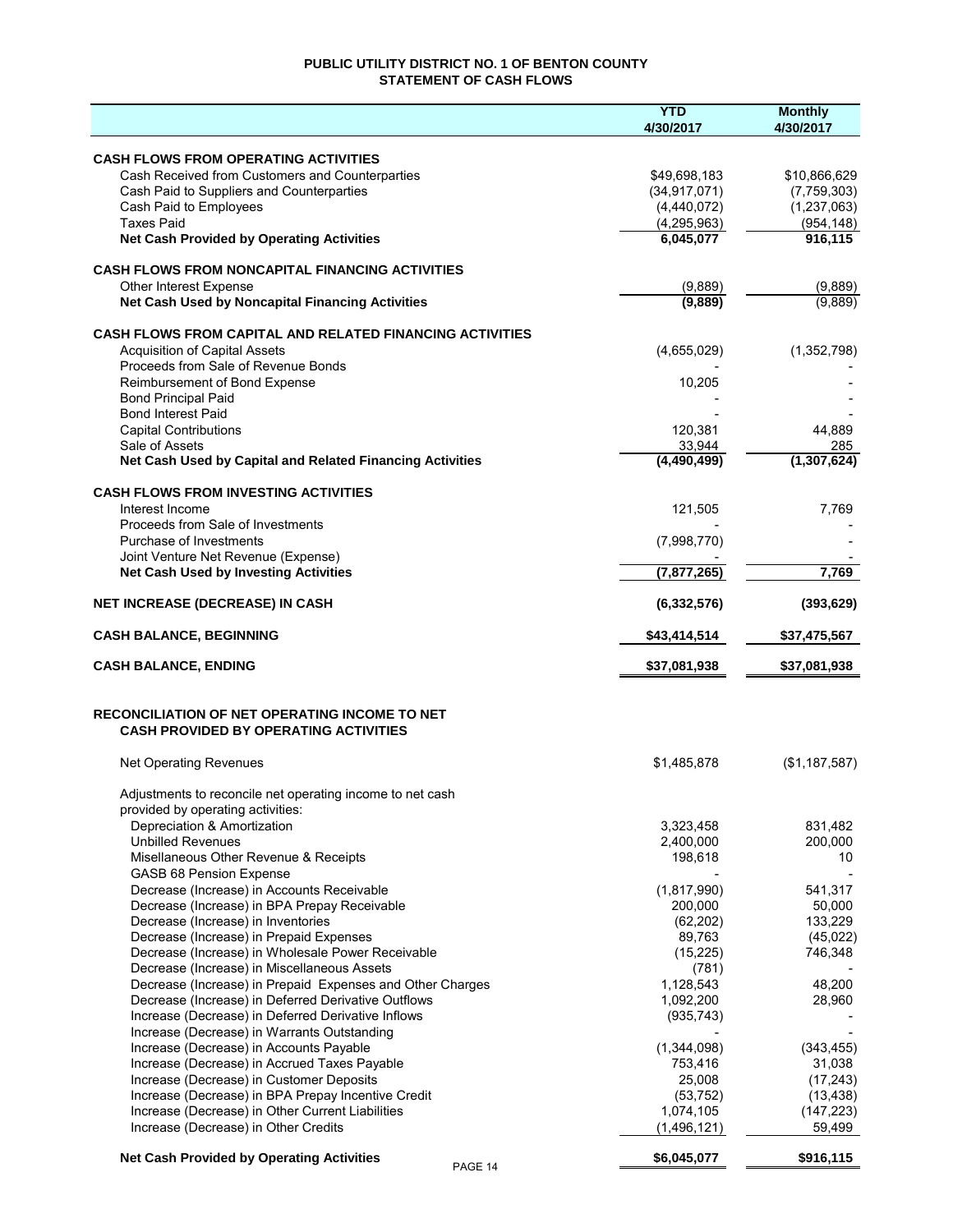## **PUBLIC UTILITY DISTRICT NO. 1 OF BENTON COUNTY WEATHER STATISTICS April 30, 2017**



| Year     | Jan  | Feb  | March | April | Mav  | June | July         | Aug  | Sept | Oct  | Nov  | Dec  | Annual |
|----------|------|------|-------|-------|------|------|--------------|------|------|------|------|------|--------|
| Normal   | 0.94 | 0.70 | 0.57  | 0.55  | 0.51 | J.51 | 0.23         | 0.18 | 0.31 | 0.49 | 0.95 | .20  | 7.14   |
| 2017     | .43  | .78  | 0.79  | 0.98  |      |      |              |      |      |      |      |      | 4.98   |
| 2016     | . 47 | 0.27 | 1.01  | 0.34  | 0.21 | 0.38 | 0.27         |      | 0.08 | 2.59 | 0.57 | 0.47 | 7.66   |
| 6-yr Avg | 0.72 | 0.43 | 0.76  | 0.33  | 0.83 | 0.67 | - 11<br>v. I | 0.19 | 0.13 | 0.97 | 0.47 | 0.84 | 6.45   |



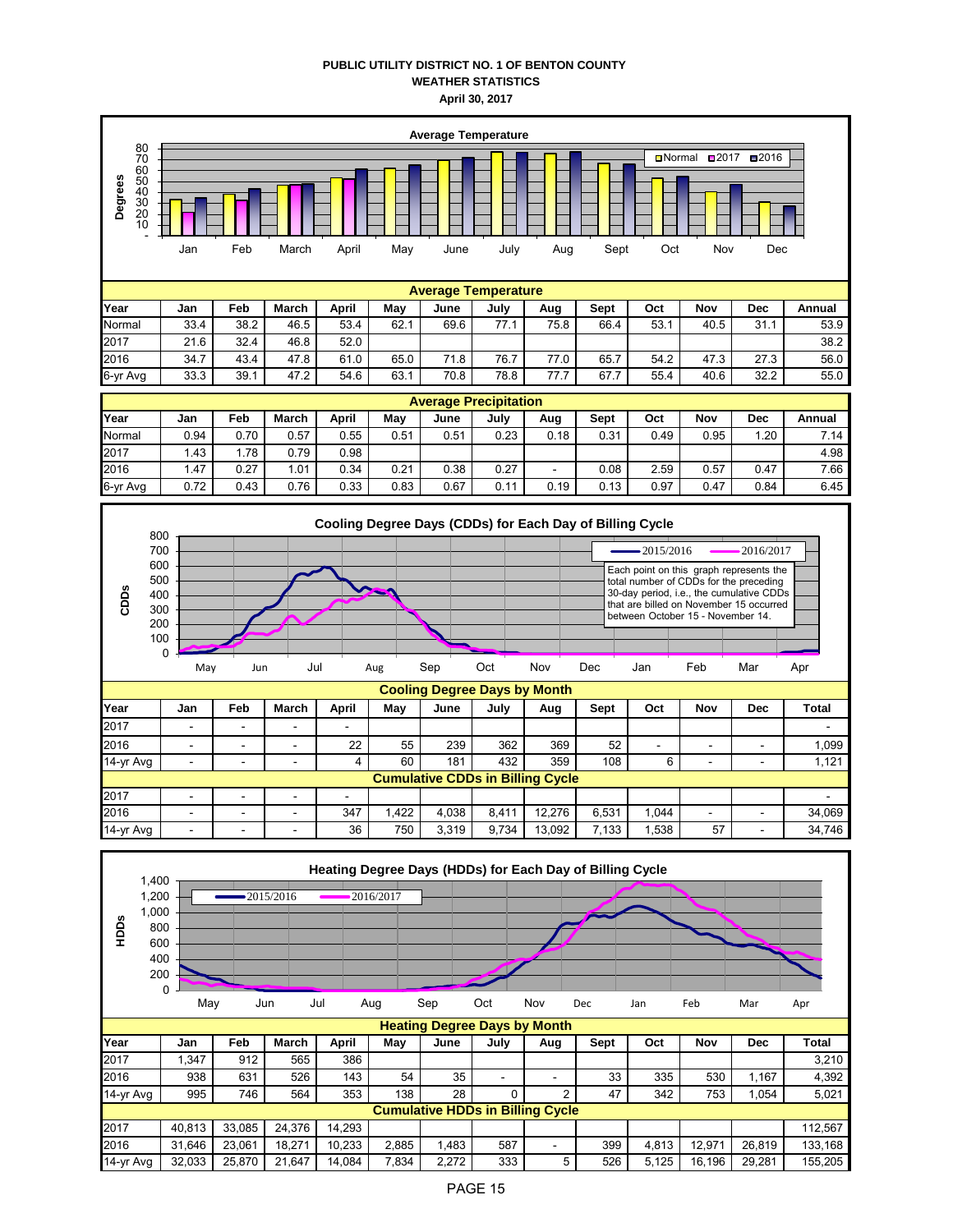#### **PUBLIC UTILITY DISTRICT NO. 1 OF BENTON COUNTY BROADBAND SUMMARY**

#### *April Highlights*

Terra Blanca was connected to the fiber network with a 100Mbps Transport service. Cline Computers is now also connected to 100Mbps Transport service with Wholesale Internet. Center of Excellence in Dermatology, Total Energy Management, U Rock Radio, and YMCA are all new 100Mbps Access Internet connections. Legacy Management and Lutheran Community Services both connected to 150Mbps Access Internet service. Aden Masonry upgraded from Transport to 150Mbps Access Internet on new 2 year contracts. Trios OBGYN Clinic closed and disconnected their Transport service with us. Verizon also disconnected their DS3 services as they lost their contract with Alamosa.

|                                                             |                          |                          |                          |              |              |        |      | ACTUALS |                |             |                |            |            |                          |                           |                      |
|-------------------------------------------------------------|--------------------------|--------------------------|--------------------------|--------------|--------------|--------|------|---------|----------------|-------------|----------------|------------|------------|--------------------------|---------------------------|----------------------|
|                                                             | 2017<br><b>Budget</b>    | Jan                      | Feb                      | <b>March</b> | <b>April</b> | May    | June | July    | <b>August</b>  | <b>Sept</b> | Oct            | <b>Nov</b> | <b>Dec</b> | <b>YTD</b>               | <b>Budget</b><br>Variance | Inception<br>to Date |
| <b>OPERATING REVENUES</b>                                   |                          |                          |                          |              |              |        |      |         |                |             |                |            |            |                          |                           |                      |
| Ethernet                                                    | 1,523,071                | \$113,725                | \$115,216                | \$111,485    | \$111,901    |        |      |         |                |             |                |            |            | \$452,327                | 1,070,744                 |                      |
| Non-Recurring Charges                                       |                          | 1,500                    | 25,519                   | 1,350        | 2,250        |        |      |         |                |             |                |            |            | \$30,619                 | (30, 619)                 |                      |
| <b>TDM</b>                                                  | 69,372                   | 5,781                    | 5,781                    | 5,781        | 5,445        |        |      |         |                |             |                |            |            | 22,788                   | 46,584                    |                      |
| Wireless                                                    | 312                      | 26                       | 26                       | 26           | 26           |        |      |         |                |             |                |            |            | 104                      | 208                       |                      |
| Internet Transport Service                                  | 123,540                  | 4,255                    | 3,019                    | 3,705        | 3,700        |        |      |         |                |             |                |            |            | \$14,679                 | 108,861                   |                      |
| <b>Fixed Wireless</b>                                       | 82,779                   | 5,976                    | 5,832                    | 5,790        | 5,726        |        |      |         |                |             |                |            |            | \$23,325                 | 59,454                    |                      |
| Access Internet                                             | $\overline{\phantom{a}}$ | 182                      | 2,388                    | 3,622        | 4,697        |        |      |         |                |             |                |            |            |                          |                           |                      |
| Broadband Revenue - Other                                   | 281,642                  | 45,513                   | 41,927                   | 43,720       | 43,720       |        |      |         |                |             |                |            |            | \$174,881                | 106,761                   |                      |
| Subtotal                                                    | 2,080,716                | 176,959                  | 199,708                  | 175,479      | 177,464      | $\sim$ |      |         | $\overline{a}$ |             | $\overline{a}$ |            |            | \$729,610                |                           |                      |
| NoaNet Maintenance Revenue                                  |                          |                          |                          |              |              |        |      |         |                |             |                |            |            |                          |                           |                      |
| <b>Bad Debt Expense</b>                                     |                          |                          |                          |              |              |        |      |         |                |             |                |            |            |                          |                           |                      |
| <b>Total Operating Revenues</b>                             | 2,080,716                | 176,959                  | 199,708                  | 175,479      | 177,464      |        |      |         |                |             |                |            |            | \$729,610                | 1,351,106                 | 16,968,226           |
| <b>OPERATING EXPENSES</b>                                   |                          |                          |                          |              |              |        |      |         |                |             |                |            |            |                          |                           |                      |
| Marketing & Business Development                            |                          |                          |                          | $\sim$       |              |        |      |         |                |             |                |            |            |                          | $\sim$                    |                      |
| General Expenses                                            | 318,185                  | 61,302                   | 81,153                   | 25,314       | 28,565       |        |      |         |                |             |                |            |            | \$196,334                | 121,851                   |                      |
| Other Maintenance                                           | 90,000                   | 477                      | 271                      | 16,169       | 2,833        |        |      |         |                |             |                |            |            | \$19,750                 | 70,250                    |                      |
| NOC Maintenance                                             | 411,681                  | 1,460                    | $\overline{\phantom{a}}$ | (1,460)      | $\sim$       |        |      |         |                |             |                |            |            | $\sim$                   | 411,681                   |                      |
| Wireless Maintenance                                        | $\sim$                   | $\overline{\phantom{a}}$ | $\sim$                   |              | $\sim$       |        |      |         |                |             |                |            |            | \$0                      | $\sim$                    |                      |
| Subtotal                                                    | 819,866                  | 63,239                   | 81,424                   | 40,023       | 31,398       |        |      |         |                |             |                |            |            | \$216,084                | 603,782                   | 10,012,376           |
| NoaNet Maintenance Expense                                  | $\overline{\phantom{a}}$ | $\sim$                   | $\sim$                   | $\sim$       | $\sim$       |        |      |         |                |             |                |            |            | \$0                      | $\blacksquare$            |                      |
| Depreciation                                                | 886,520                  | 65,230                   | 65,039                   | 64,369       | 64,336       |        |      |         |                |             |                |            |            | \$258,975                | 627,545                   | 10,059,576           |
| <b>Total Operating Expenses</b>                             | 1,706,386                | 128,470                  | 146,463                  | 104,393      | 95,734       |        |      |         |                |             |                |            |            | \$475,059                | 1,231,327                 | 20,071,952           |
| <b>OPERATING INCOME (LOSS)</b>                              | 374,330                  | 48,489                   | 53,245                   | 71,087       | 81,730       |        |      |         |                |             |                |            |            | \$254,551                | 119,779                   | (3, 103, 726)        |
| <b>NONOPERATING REVENUES &amp; EXPENSES</b>                 |                          |                          |                          |              |              |        |      |         |                |             |                |            |            |                          |                           |                      |
| Internal Interest due to Power Business Unit <sup>(1)</sup> | (347, 328)               | (28, 913)                | (28, 729)                | (28, 278)    | (28,092)     |        |      |         |                |             |                |            |            | (\$114,012)              | 233,316                   | (6,041,106)          |
|                                                             |                          |                          |                          |              |              |        |      |         |                |             |                |            |            |                          |                           |                      |
| <b>CAPITAL CONTRIBUTIONS</b>                                |                          |                          |                          |              |              |        |      |         |                |             |                |            |            |                          |                           |                      |
| Contributions in Aid of Broadband                           | 10,000                   | 1,688<br>٠               | 98                       | 6,325        | 98           |        |      |         |                |             |                |            |            | \$8,208                  | (1,793)<br>$\sim$         | 4,824,788            |
| <b>BTOP</b>                                                 |                          |                          |                          |              |              |        |      |         |                |             |                |            |            |                          |                           | 2,282,671            |
| <b>INTERNAL NET INCOME (LOSS)</b>                           | \$37,002                 | \$21,264                 | 24,613                   | 49,134       | 53,736       |        |      |         |                |             |                |            |            | \$148,746                | \$351,303                 | (2,037,373)          |
|                                                             |                          |                          |                          |              |              |        |      |         |                |             |                |            |            |                          |                           |                      |
| <b>NOANET COSTS</b>                                         |                          |                          |                          |              |              |        |      |         |                |             |                |            |            |                          |                           |                      |
| <b>Member Assessments</b>                                   |                          |                          |                          |              |              |        |      |         |                |             |                |            |            | $\overline{\phantom{a}}$ |                           | \$3,159,092          |
| Membership Support                                          |                          | 657                      | 522                      | 2,842        | 24           |        |      |         |                |             |                |            |            | \$4,045                  |                           | 121,282              |
| <b>Total NoaNet Costs</b>                                   |                          | 657                      | 522                      | 2,842        | 24           |        |      |         |                |             |                |            |            | \$4,045                  | (\$4,045)                 | \$3,280,374          |
| <b>CAPITAL EXPENDITURES</b>                                 | \$953,616                | \$104,165                | \$55,558                 | (\$14,493)   | \$82,849     |        |      |         |                |             |                |            |            | \$228,079                | \$725,537                 | \$20,947,551         |
| NET CASH (TO)/FROM BROADBAND <sup>(2)</sup>                 | \$317,234                | \$10,585                 | 62,302                   | 153,432      | 63,292       |        |      |         |                |             |                |            |            | \$289,610                |                           | (\$10, 164, 616)     |
|                                                             |                          |                          |                          |              |              |        |      |         |                |             |                |            |            |                          |                           |                      |

(1) Internal interest budget is estimated based on cash flow projections (an interest rate of 3.53% is being used).

(2) Includes excess of revenues over operating costs, capital expenditures and NoaNet assessments; excludes depreciation and internal interest to Electric System